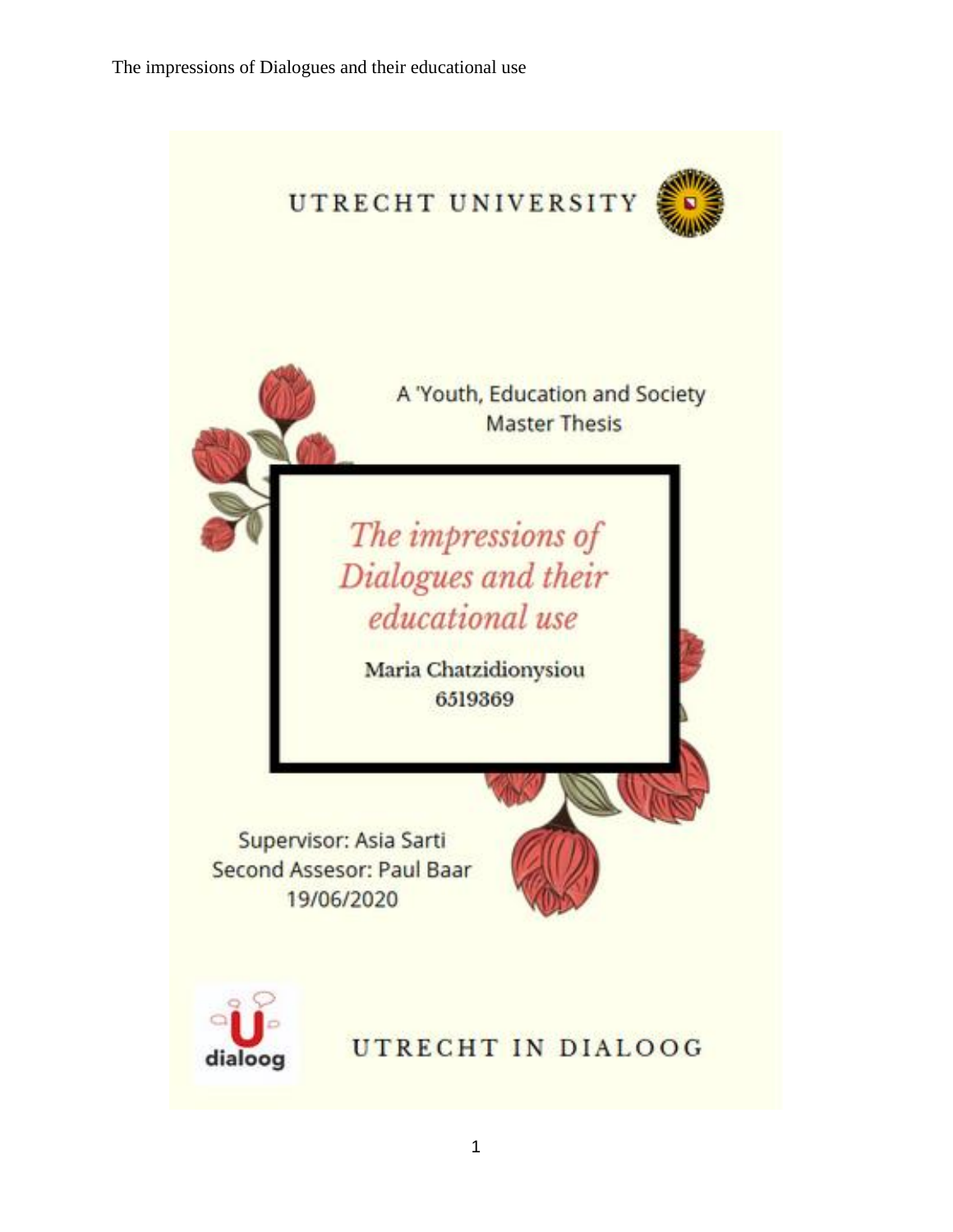### **Abstract**

This research study examines individual experiences of participants of Utrecht in Dialoog's events. The purpose of this study is to document how young participants of Dialogues or participants related to the educational field experience dialogues, the potential usage of Dialogues as an educational tool and the self-perceived benefits that Dialogues could have on minimizing social polarization and maximizing social inclusion. A qualitative approach was selected as the research method for this study, through the use of twenty semi-structured interviews.

Social polarization can damage social cohesion and slow down economic growth, leaving individuals and groups segregated, where social inclusion can enhance the feeling of belonging to the community and lead to less conflicts. The research findings indicate that social polarization is a worldwide issue, as much as it appears in the Dutch society and educational system. Striving for social inclusion is the goal of several municipalities and organizations alike and this research serves the purpose of identifying the prospects of using Utrecht in Dialoog' methodology as an educational tool. However, the participants do not all share similar experiences of Dialogues as noted in the findings and are not all wishing for the methodology to be applied in the educational field unconditionally.

**Key words:** social polarization, social inclusion, dialogues, education

### **Abstract**

Dit afstudeer onderzoek richt zich op de individuele ervaringen van participanten van 'Utrecht in Dialoog' evenementen. Het doel van deze studie is om vast te leggen hoe jonge deelnemers die een relatie hebben met het educatieve veld, de dialogen hebben ervaren en hoe volgens hen een

Dialoog gebruikt kan worden als een educatief instrument. In het onderzoek staat de vraag centraal welke bijdrage zij waarnemen die de Dialogen kunnen hebben aan het minimaliseren van sociale polarisatie en het bevorderen van sociale inclusie. Binnen deze studie is gekozen voor een kwalitatieve aanpak, met als onderzoeksmethode semi-gestructureerde interviews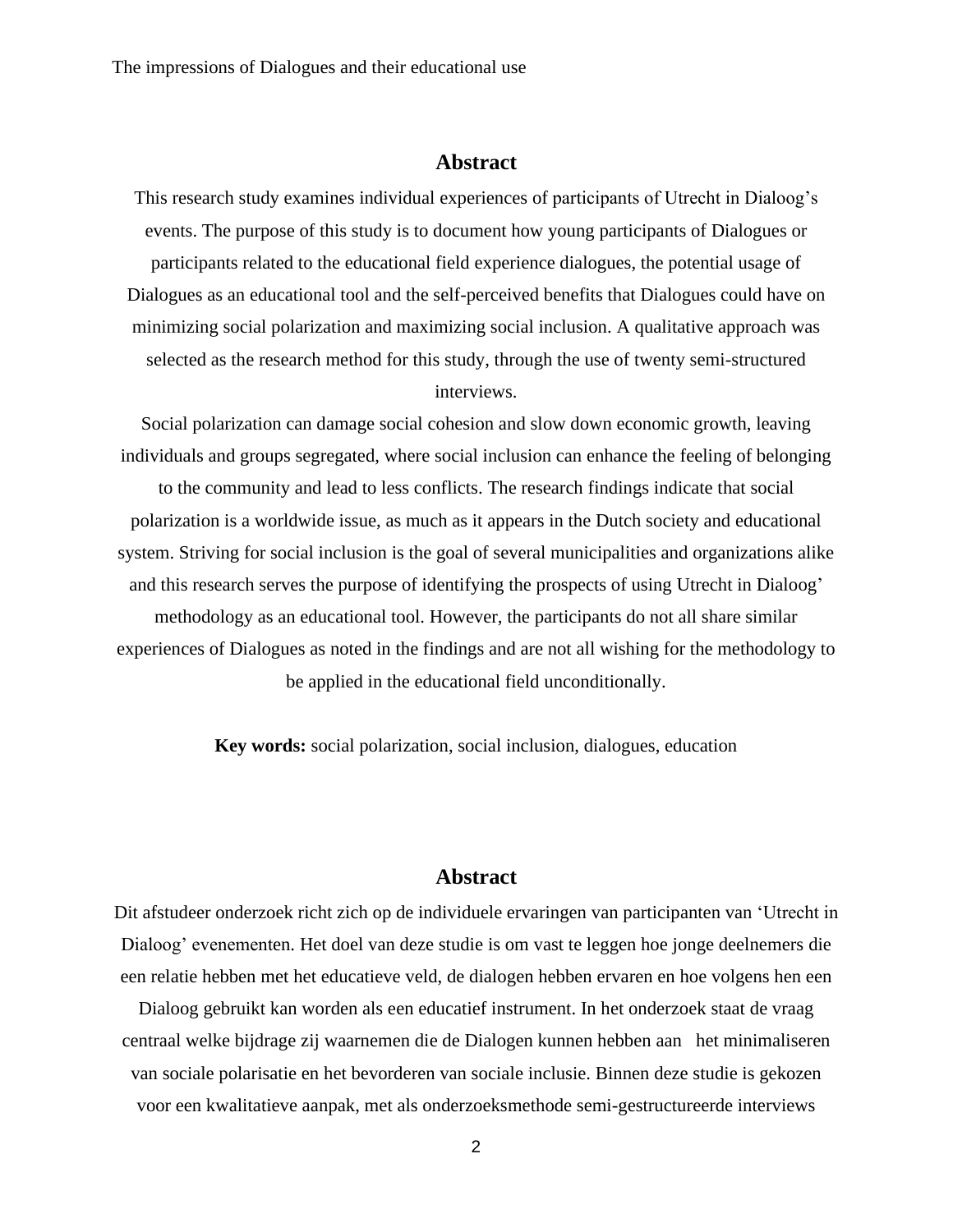(n=20). Sociale polarisatie kan de sociale cohesie aantasten en daarmee een negatieve impact hebben op economische groei doordat individuen en groepen worden buitengesloten. Dit terwijl sociale inclusie juist het gevoel van saamhorigheid kan vergroten en daarmee kan leiden tot vermindering van conflicten. Het onderzoek laat zien dat sociale polarisatie eenwereldwijd fenomeen is dat zich ook in de Nederlandse samenleving en de educatieve sector manifesteert. Het streven naar sociale inclusie is een speerpunt voor diverse organisaties en deze studie heeft tot doel de mogelijkheden van het gebruik van de methodologie van 'Utrecht in Dialoog' voor educatieve doeleinden in kaart te brengen. Uit de resultaten blijkt dat niet alle participanten dezelfde ervaringen delen als het gaat om de 'Dialoog' en dat zij daarmee ook verdeeld zijn over de inzetbaarheid ervan in de educatieve sector.

**Sleutelwoorden:** Sociale polarisatie, sociale inclusie, dialogen, educatie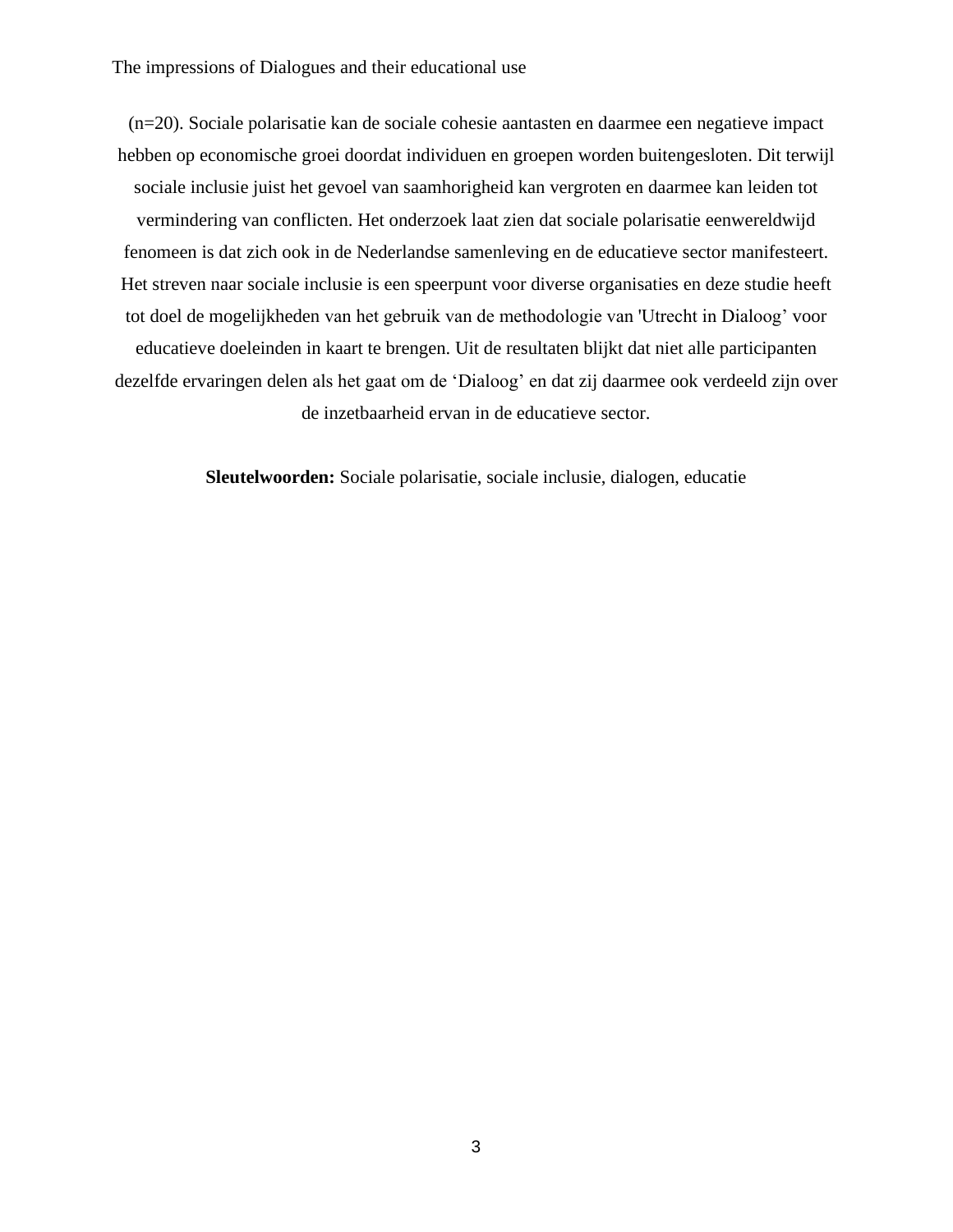Structured dialogues incorporated in education could help alleviate the consequences of social polarization in ideas and foster the sense of social inclusion. In order to investigate this hypothesis, commissioning party to this study is Utrecht in Dialoog, an independent charity foundation based in Utrecht, the Netherlands. Utrecht in Dialoog uses structured conversations in order to respectfully address polarizing topics in society, bring people together by sharing their experiences and dreams and motivate them to follow individual or collective actions for societal and personal improvements.

The main issues that are going to be discussed are social polarization, and especially in terms of ideas, and the hesitance of educators to address polarizing topics in class. Potential use of 'Dialogues', as they have been formulated from Utrecht in Dialoog could assist in inclusion of every students in school life (of any educational level) and thus this research is focusing on the perceptions of young adults and educators on the application and usefulness of these Dialogues' methodology.

#### **Theoretical framework**

From different literature sources it seems essential to focus on polarization of society, as it is described as the core societal problem that has to be studied (Van Wonderen, Van den Berg, Reches, Van Suylen, 2019). Within the main reasons to study how to tackle social polarization is the implications that it appears to have on a plethora of social, economic, and political phenomena, and in particular those related to social tensions and conflict (Permanyer & D'Ambrosio, 2013, Permanyer, 2012). The definition of social polarization that this research will be focused on is stated as "the sharpening of contradictions between groups in society, which can result in tensions between these groups and increased segregation along ethnic and religious lines" (Van Wonderen, Van den Berg, Reches, & Van Suylen, 2019, p. 22).

Other literature sources also support that specifically ethnic and racial polarization undermines economic growth *(*Keefer & Knack, 2002, Hanmeet, 2001), and therefore is considered a threat to any society. On this issue, other publications had suggested that the causation relation is the exact opposite. They suggest that differences in income, consumption, and wealth is the root to polarization and not the other way around (Duclos, Esteban & Ray,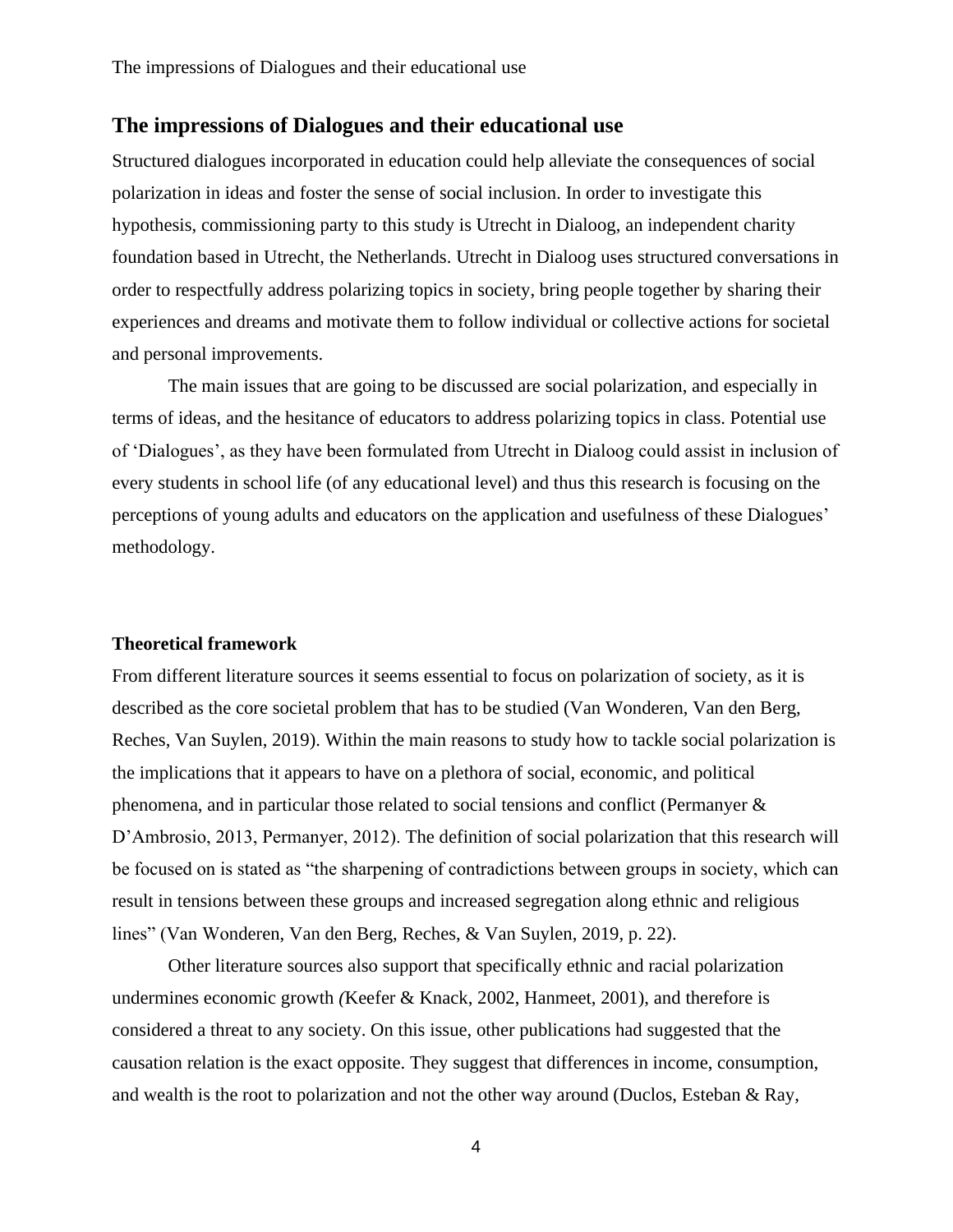2004). This way the alienation that individuals and groups may feel from one another stems from the social polarization that the inequalities within the society have created and thus divide the society further on ideas (Duclos, Esteban & Ray, 2004). Intersecting forms of polarization based on age, sex, geographical location and work opportunities, are patterns which produce extra divisions in society in terms of ideas (Palh, 1988).

On the other hand, social inclusion can directly counter those consequences. The notion of social inclusion is usually mentioned as the approach to solve child poverty, unemployed youth and racial minorities in deprived neighbourhoods. No central definition for social inclusion exists, but different approaches describe it as a situation, a theory, a process or an aspect. 'A situation in which individuals are integrated into the economic, social, and political framework of society' (Oxoby, 2009, p.2), 'a theory of how society can be integrated and harmonious' (Collins, 2003, p. 9) and 'the process of opportunity enhancement for building or re-establishing social bonds by facilitating the access of all citizens to social activity, income and public institutions' (Oxoby, 2009, p. 10). Taking all these information in consideration, the definition of social inclusion that this study will focus is 'an aspect of how one perceives their access to institutions and resources in the decision making environment (Oxoby, 2009, p. 11), which put the self-perception of people in spotlight. Access to public institutions, engagement to decision making, social activity integration and equal opportunities can all depend on the educational field and how inclusive or not it is.

#### **Problem's context**

For the last decades, there has been an increasing urgency to tackle societal issues in the global community, as well as the Netherlands. Along with the increasingly diverse population of the Netherlands, in the four big cities, Amsterdam, Rotterdam, the Hague and Utrecht, there is a separation of groups that do not encounter each other which encourages distrust and could, thus, be a threat to the cohesion of the Dutch society (Huijnk, Dagevos, Gijsberts, & Andriessen, 2015).

Social polarization in terms of ideas could be a problem to the Dutch society in many ways. For instance, around 61% of the Dutch population feels tensions between the native-Dutch population and population of immigrant descent (Leeman & Saharso, 2013). Dutch citizens feel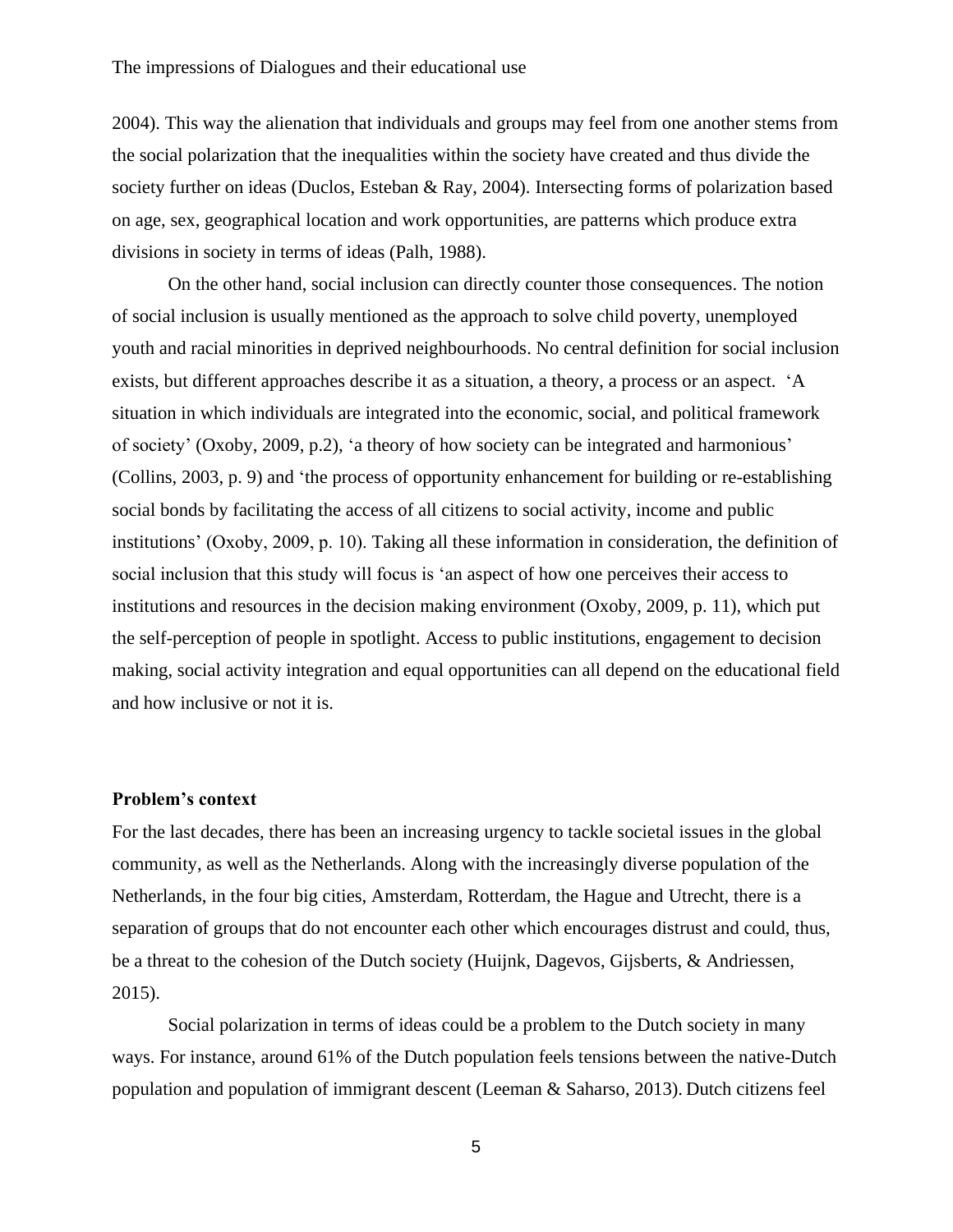increasing contradictions in opinions and that opinions are getting more divided (Beugelsdijk, de Hart, van Houwelingen, & Versantvoort, M. 2019). Furthermore, they are reported as worried about polarization, intolerance, disagreements and the pressure to choose a side (Beugelsdijk et al., 2019). Polarization in opinions is also linked to effects on slowing down decision making and delay in responding to crisis (Keefer & Knack, 2002).

Social polarization can also be witnessed in the education system. Teachers state they don't know how to engage in conversations about polarization in society (Kleijwegt, 2016). Many teachers at all levels do not feel they are equipped to develop lesson plans on polarizing or controversial topics within the class and don't feel prepared to respond effectively when such topics arise unexpectedly during lessons (Muth, Polizzi, & Glynn, 2007). Adding to the complexity of this task is the intersecting diversity that students and educators bring in terms of race, ethnicity, gender, socioeconomic status, age, religious and spiritual affiliation, and sexual orientation (Burton, Furr, 2014). Especially in terms of ethnic lines, there is a gap between educators' level of conceptual understanding of appearing conflicts and their skills and abilities in responding to challenging interactions with students (Burton & Furr, 2014). This leads to teachers being more reluctant to have an honest and open conversation around burning social issues that are being discussed in the public sphere (Evans, Avery, & Pederson, 2000).

Towards this direction, local governments' initiatives, as well as organizations', are focused on limiting polarization and promoting inclusion in society. The idea that people feel accepted and appreciated in society is seen by the local governments as a way to reduce the breeding ground of radicalization and tighten the gaps between groups in the city (Gemeente Utrecht, 2018). Since 2017, Task Force 'We Are Utrecht Together' in Utrecht for instance aims at the prevention of polarization through working on an inclusive society (Gemeente Utrecht, 2018). At the same time, most of the youth in Utrecht is reported to be positively oriented towards meeting with youth from other cultural backgrounds (Gielen, Van Wonderen, & Hermens, 2012).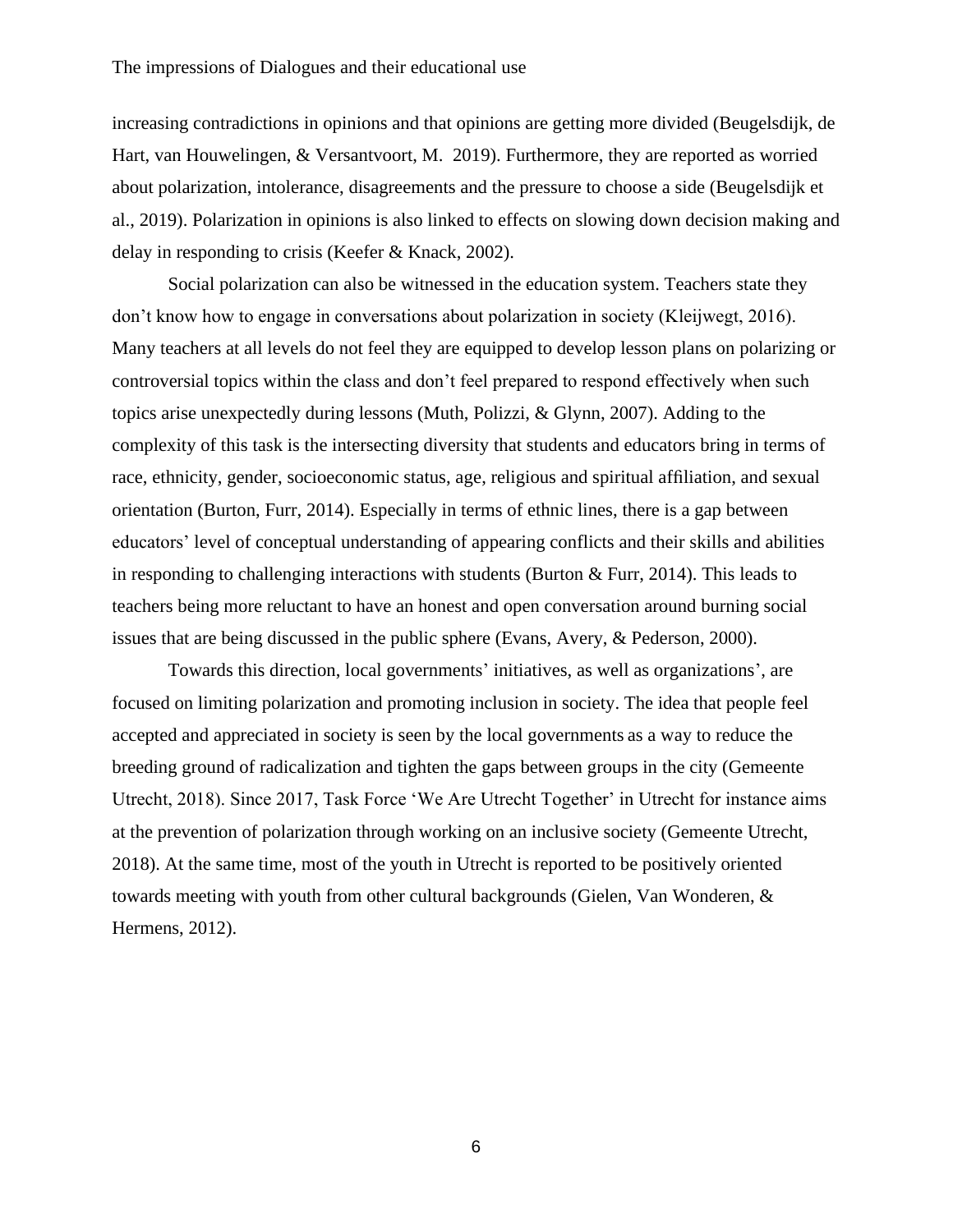#### **Current research**

Intergroup conflict and tension have been a challenge reference for educators and the request to develop safe spaces and environments has been underlined (Burton & Furr, 2014). Existing studies confirm that if discussions about important or controversial topics are held in an open and supportive learning environment, this leads to decreased dogmatism that is directly associated with polarization in ideas (Evans, Avery & Pederson, 2000). Conversations in the class are necessary, because they can create a higher engagement among students (McAvoy & Hess, 2013). When teachers intentionally address polarizing societal issues, such as religion, social class, race and culture, power, and privilege, they can facilitate rich discussions in ways that benefit students' learning in a democratic society (Hess & Gatti, 2010). Skillful use of deescalating and meditative strategies and interventions is key to ensure positive outcomes in conversation between students (Burton  $\&$  Furr, 2014). But what type of conversations constitute the most effective strategies in dealing with the mentioned issues?

Many professionals have been discussing the usage of debates (organized and facilitated argumentation in sides about a specific topic) in classrooms as a tool to promote structured and controlled conversations around social issues (like death penalty, pregnancy termination etc). Nevertheless, there is yet to be investigated how non-formal education practices can play a role to fighting polarization of opinions in society.

For this purpose, 'Utrecht in Dialoog' strives to stimulate dialogues between inhabitants of Utrecht with a diverse background on societal-inspired themes. Their aim is to provide room for dialogues in the city to make perceived sensitive and complex issues negotiable and manageable, which is achieved by having structured discussions focused on a specific theme each time, facilitated by a trained member in a group of five to six people in every gathering (thereby mentioned as 'Dialogues'). Dialogues could be used in the classroom as an educational tool against social polarization and towards fostering social inclusion between students, as it doesn't focus on argumentation, defense and winning.

This research is aimed at gaining knowledge on how the participants of Utrecht in Dialogue events perceive the use of 'Dialogues' as a possible educational tool against social polarization and towards social inclusion. UiD defines 'Dialogue' as the discussion that is structured in four steps and is based on eight ground rules that are being followed in each Dialogue event. This methodology, inspired by the so-called '5-D Cycle of Appreciative Inquiry'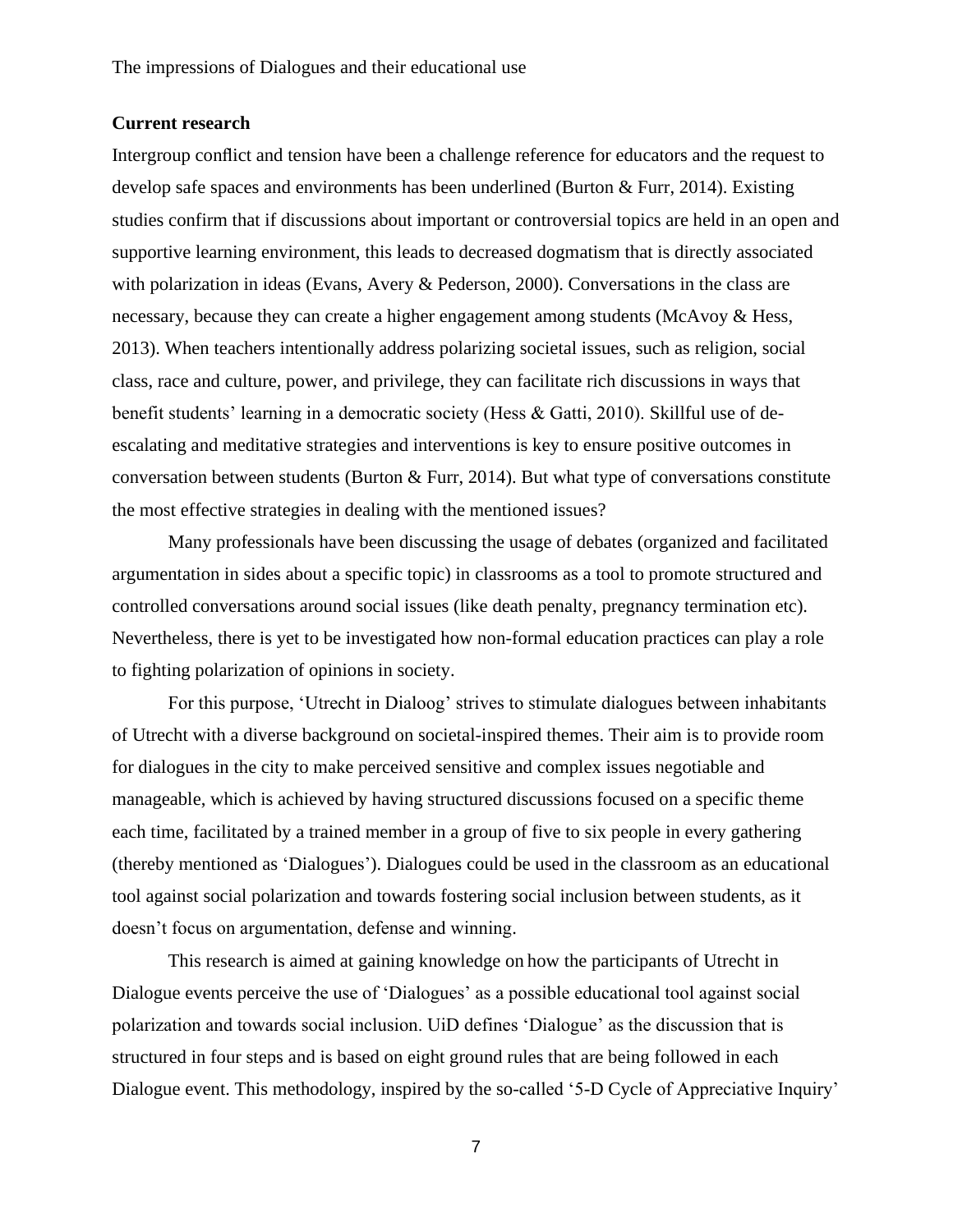(Utrecht in Dialoog, 2019, "What is a dialogue?"), as well as the ground rules exactly as they are being mentioned from the organization can be found in the Appendix. Those rules may seem relevant and needed background in understanding the ground in which the participants of the research answer the questions. During the interviews the methodology of the steps is being referred to as "three different phases: sharing, dreaming, acting/action part", as the introduction is mostly about welcoming everyone and breaking the ice, and thus never perceived from participants as an actual planned step. The procedure follows the following steps: each participant shares their personal experience associated with the chosen theme of the specific event, the second phase is for each one to describe their ideal goal linked to the theme and lastly everyone has to think of what practical actions they can do from the following day in order to reach this goal.

The main research question of this study is: What are the self-perceived benefits of a dialogue to the individuals who chose to participate in Utrecht in Dialogue's event? Subquestions are: How is the process of the dialogues being perceived by these participants based on their own experience? Do they find the three-layered methodology useful as an educational tool to prevent social polarization in class and why? Could dialogues, in their opinion, be used to promote social inclusion in the classroom and under which circumstances?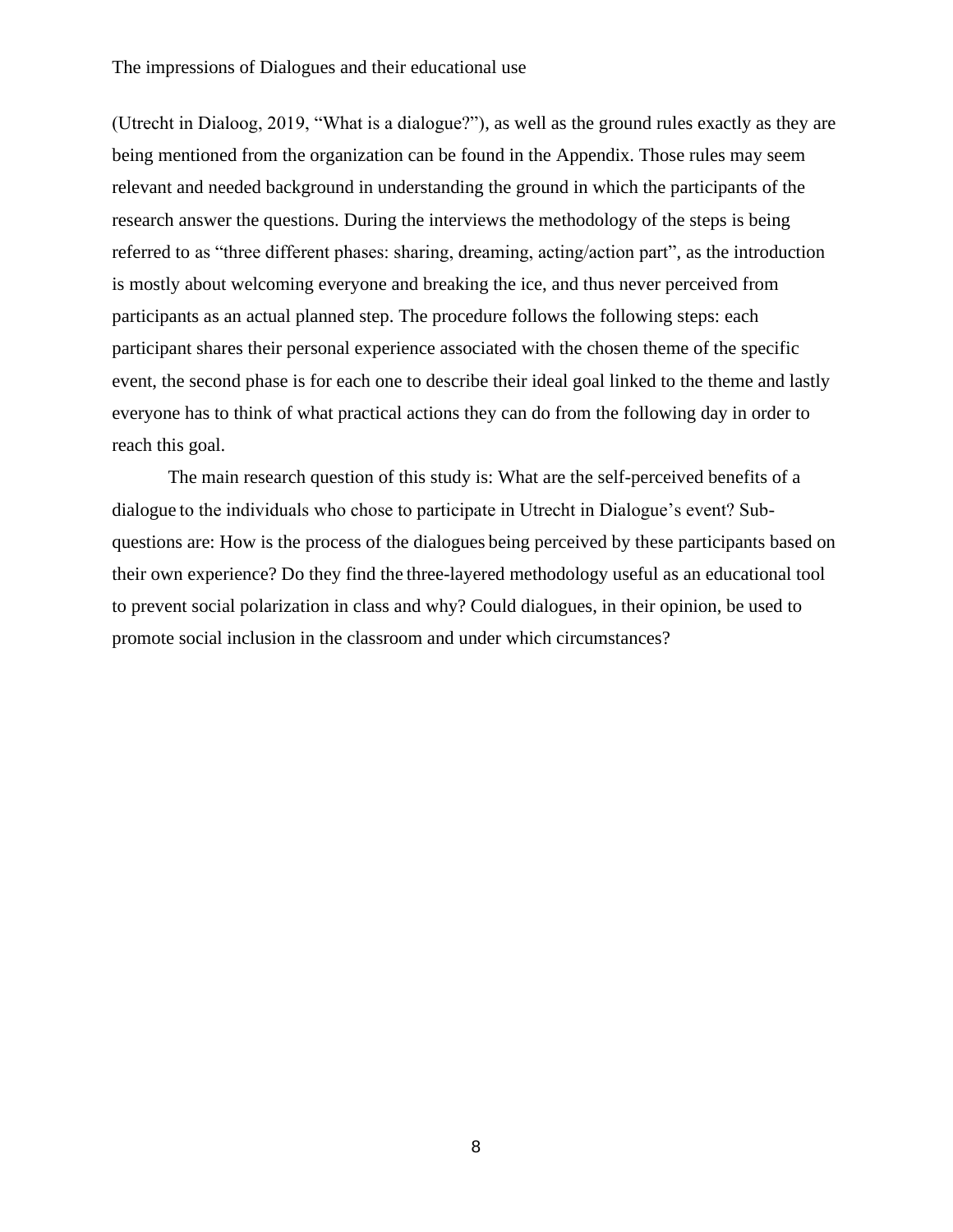### **Methodology and analysis**

Qualitative research is a type of social science research that is inductive in nature and gathers and process non-numerical data (Mohajan, 2018). This study seeks to interpret meaning from the data gathered, which focuses on the insights of targeted populations that have already first-hand experience in the field (education) and with the organization (UiD) (Corbin & Strauss, 1990). The purpose of choosing qualitative research design is to describe and interpret the described above issues systematically from the point of view of young people and educators. It is the observations and interpretations of Dialogue participants on the same Dialogue methodology and their perception of its' usefulness. It seeks to explain 'how' and 'why' this methodology is useful against social polarization and/or in favor of social inclusion in the particular context of an educational setting.

In this research Grounded Theory approach is used since it is attempted to derive a general theory grounded in the views of participants of the study (Vîşcu, 2012). It starts from a position where the researcher doesn't have any prior knowledge about the specific subject of the study (application of Dialogues' methodology in educational settings), so that all concepts truly emerge from the data (Mohajan, 2018). Grounded theory also supports constant data comparison and suggests data analysis to happen simultaneously as data collection, to allow the researcher to refine the research question and data collection procedures in the light of new findings (Mohajan, 2018). Lastly it enables the researcher to recognize the most predominant data so to assign a meaning and to explore the perspectives of homogenous, as well as diverse groups of individuals (Mohajan, 2018, & Vîşcu, 2012). This assist in the breaking down of the points of view within the same community, gaining new insights and can contribute to suggesting possible relationships, causes, effects, and dynamic processes (Mohajan, 2018).

Following this method, data were gathered through interviews, particularly semistructured interviews (see Appendix for interview guide). Due to the COVID-19 crisis in the Netherlands, the data gathering process consisted of conducting and recording 30-minutes semistructured online interviews through Zoom, without rewards of any kind (money or services) to the participants. The online interviews were held once and conducted in English. Semi-structured questions were chosen as they are particularly ideal for approaching situational meanings or collecting self-interpretations in an open way (Flick, 2004).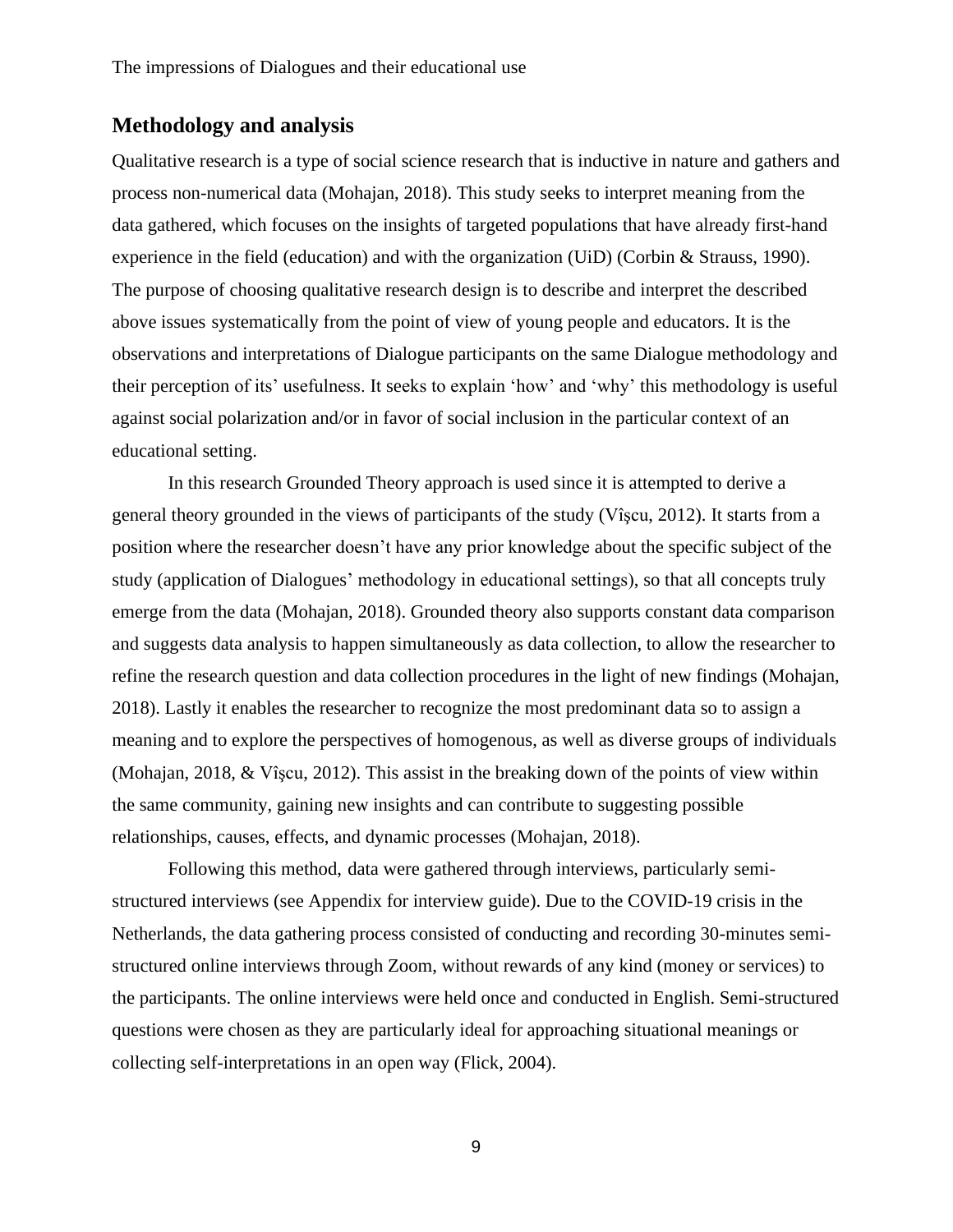#### **Operationalisation**

When designing the interview guide, the first two introduction questions were put in place to break the ice, develop rapport and provide relevant background information for participants' relation to the commissioner party 'Utrecht in Dialoog'.

Concepts that are relevant in this research are self-perception of UiD Dialogues' methodology and it's 'usefulness' when applied in a school setting with the goal of reducing social polarization and fostering social inclusion. Indicators of their opinions were given directly from the participants' answers and follow-up interview questions when that was needed, based on the notions of "social polarization" and "social inclusion" that the participants' defined themselves each time. Moreover, when referring to 'usefulness' words like '(not) helpful' were expected to appear.

All the interview process has been designed to be guided by participants' responses, aims to discover the interviewee's own framework of meanings and avoid imposing of the researcher's structures and assumptions. Having this as a guiding principal, going further from the introduction questions, it was asked from participants to develop and explain with their own words their perception of what is happening in a Dialogue event. This served the purpose of defying their personal connection to the Dialogue methodology and reassure that they have clear memories of the core subject of the research. Continuing, the focus went on the main research question and later the next 5 more specific questions followed to investigate different aspects of the research issue that reflect the sub-questions. Lastly, the interview comes to an end with two outro questions on other possible settings for Dialogue methodology that is more relevant for participants and where/if they would personally use it. This connects the idea of the Dialogue events not only to UiD or a classroom, but opens the possibility of them experimenting with the methodology for social inclusion and less polarization on ideas in their own everyday lives.

The format of the questions followed in the semi-structured interviews fall into three broad categories A) Organisational context and B) Societal context and C) the combination of those dimensions.

#### **A**.Organisational context

- **Participant's relations with Dialogues**: motives and personal connection.
- **Perceived effectiveness of the methodology** based on their needs.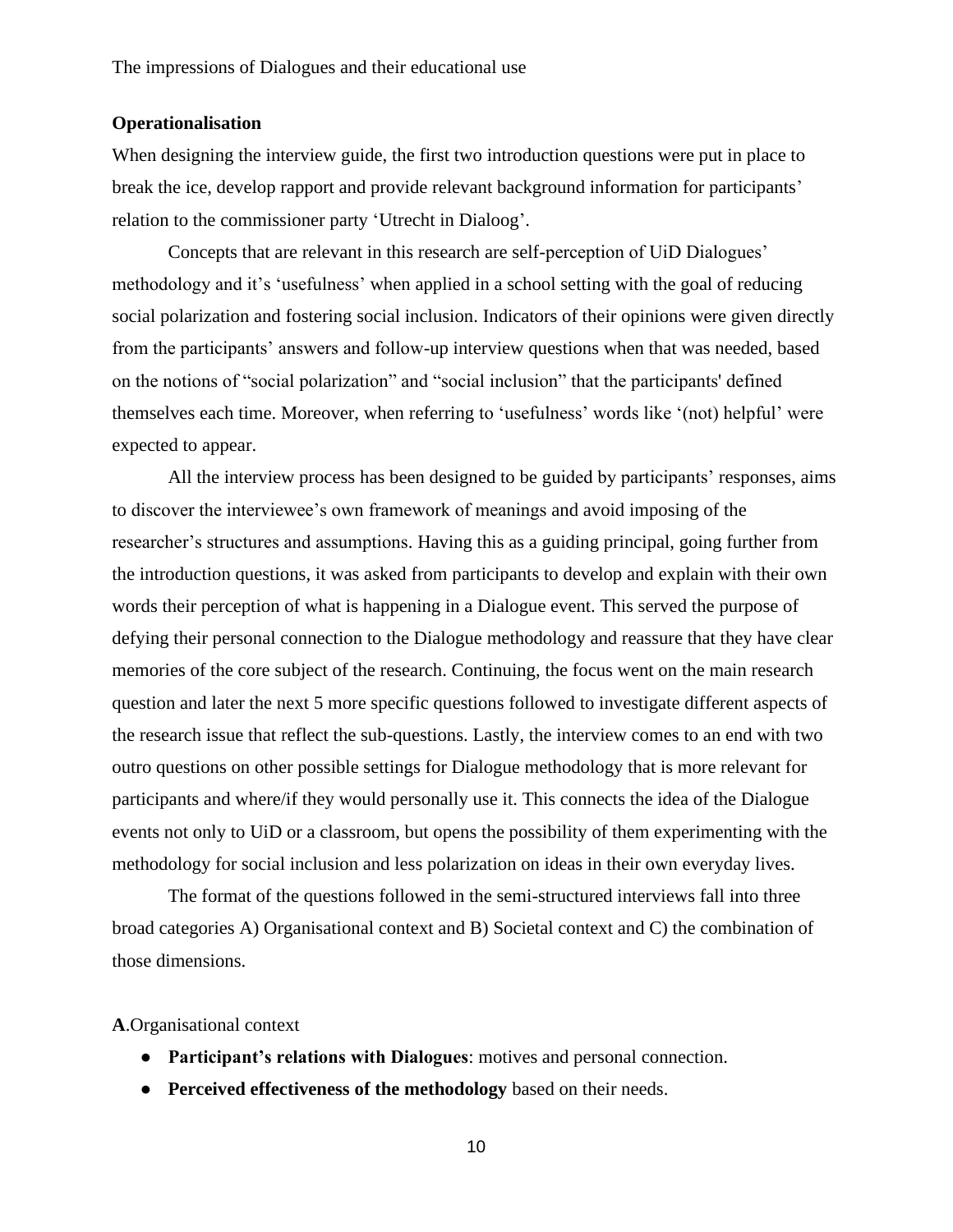**B**. Societal context

- **Social polarisation**: personal perspective and experience of the phenomenon.
- **Social inclusion**: personal perspective and experience of the phenomenon.

**C**. Combination of organisational and societal dimensions.

● **Dialogues as a tool** addressed to the above issues: potential application in classroom and beyond.

This structure is chosen in order to build the conversation starting from the opinions of participants in the main question and then digging deeper on analyzing their positionality, provide context for their views on societal issues and the background that their suggestions are based on. The purpose of providing their personal definitions of social polarization and social inclusion aims to firstly get insights on what understanding each individual have of the social issues in the Netherlands (or her/his national and international reality), which would influence how she/he answers on the sub-questions. Individuals who believe that social polarization is a great problem in their lives, have formed a different perception of how this issue plays out also in education and are able to reflect on how different Dialogue methodologies could be applied to amplify its consequences. At the same time, a participant that doesn't think that social polarization is an issue could still provide valuable insights on how to cultivate the conditions for social inclusion, if she/he believes that such conditions apply around them.

The flow of the interview followed each participant's knowledge and each person's own vocabulary was used when framing supplementary questions. these follow up questions reached the meaning that participants were conveying with the added help of summing up or paraphrasing their statements, thus double checking their intention, in order to limit possible personal bias later on the analysis part. The execution was an interactive process, so questions that in the first interviews seemed ineffective, were removed or phrased differently. Specific wording of questions was difficult to standardize and the order of questions varied, but the main skeleton can be found as appendix.

#### **Sampling and selection**

The sample consisted of 20 participants in total (13 females and 7 males), with half of them (10) having a background in education and/or teaching (approximate ages between 24 and 45) and the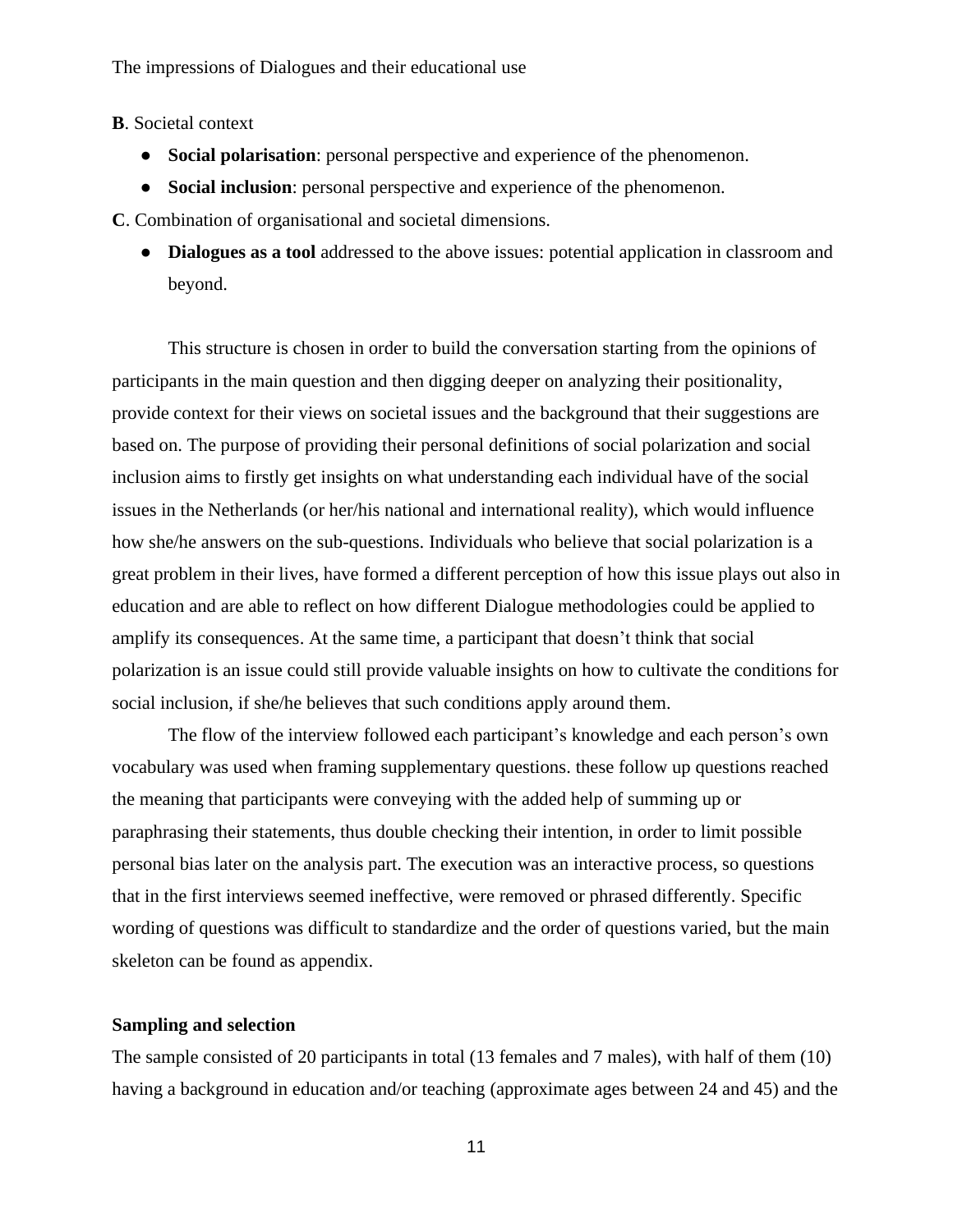other half belonging in the category of youth/young adults (approximate ages between 20 and 30). All of the participants have at least one dialogue participation (online or face-to-face), while 11 of them have an extended experience with Utrecht in Dialoog's Dialogue events varying from 2 months to 2 years. Participants are also categorized as either 1) **Dutch** citizens, 2) **Expats** working in the Netherlands, 3) **International students** studying in the Netherlands and 4) Participants outside the Netherlands who joined the **online dialogues**, based on their relation with the Netherlands. A table with an overview of the information given can be found as Appendix.

The criteria of participants profiles were chosen to showcase the self-perceived benefits of using Dialogues as an educational tool from multiple relevant perspectives. Educators that are building the tools and methodologies they will bring in the classroom or already having years of experience in the field, and young people that can reflect on their own learning environment, complete the picture of educational practice and builds the mosaic of perspectives needed for examining their self-perceived value of Dialogues as an educational tool. All participants in UiD Dialogue events of 2020 who match the criteria mentioned above were contacted through the UiD's official email account (due to respect of General Data Protection Regulation -GDPR) and the 20 first that responded to the call were chosen to complete the interviews online, in tries to assure the randomised selection of participants with a matching profile. All research background information was provided in a pdf form in the contact email in order to read it beforehand and sign a paper form to validate their participation and provide their informed consent. Again, due to implications of COVID-19 stay at home orders, participants were reporting they didn't have the time or the means to print and scan the document, so the informed consent was adapted in a google form (which can be found in the Appendix).

#### **Data analysis**

Research questions focused on participants' understanding of meanings and social life in the particular context of having participated in UiD Dialogue events and the data were analyzed inductively. This procedure allowed analysis of the relations between meanings, in this case between social polarization, social inclusion and the usefulness and usage of the Dialogue methodology. As a piece of information related to the main concepts were noted, it was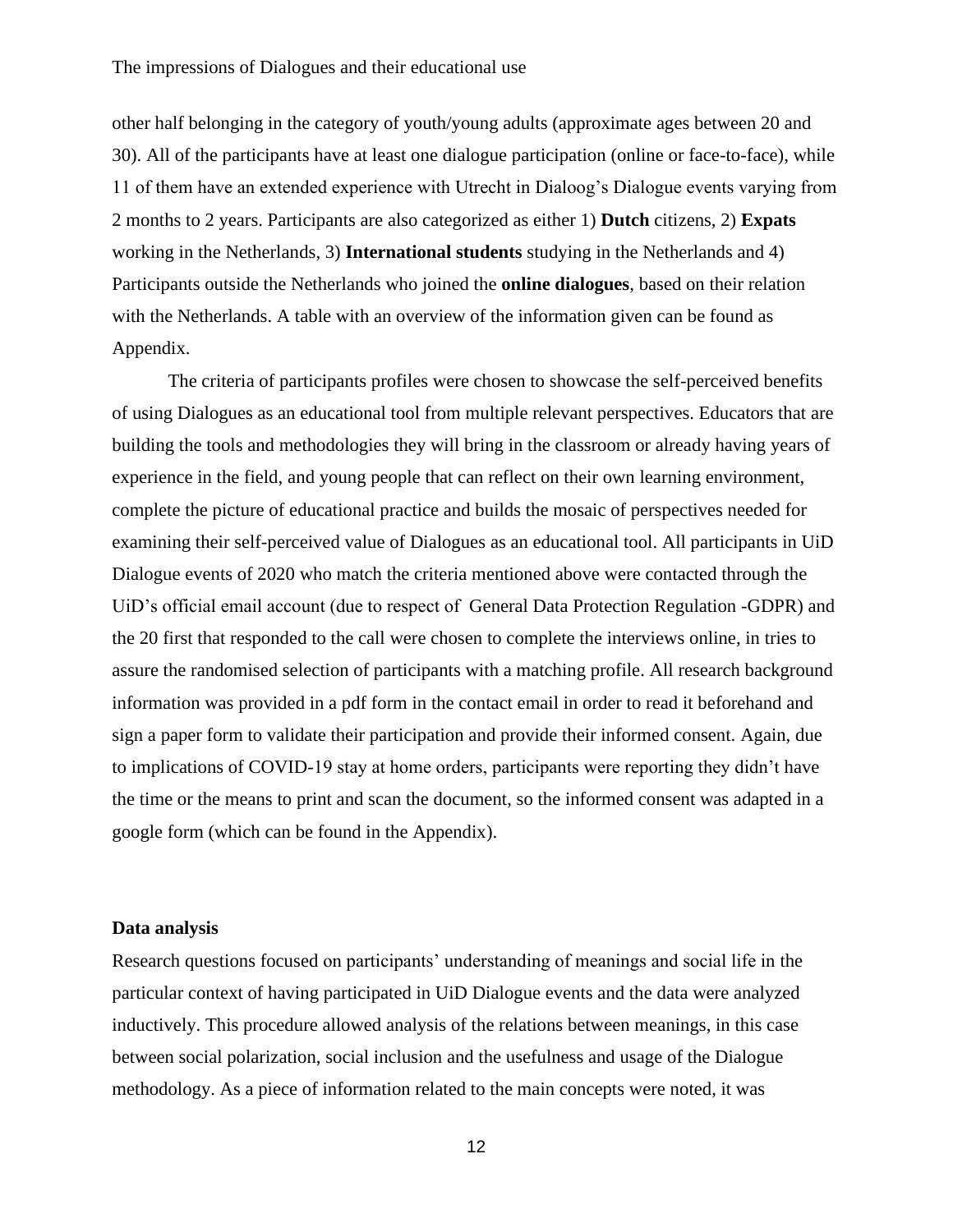compared against other corresponding pieces of information from the other interviews for similarities and differences. The resulting concepts were labeled, and over time, they are compared and grouped (Corbin, Strauss, 1990). Making comparisons assisted in guarding against bias (challenging concepts with fresh data), assisted achieving greater precision (the grouping of similar and only similar phenomena) and consistency (always grouping like with like) (Corbin, Strauss, 1990).

The process of analysis started begins before all the data are collected. AmberScript was used to transform the recordings to transcripts and then to improve the accuracy all transcriptions were checked manually for missing parts and corrections in order to be precise. The observations of each interview were systematically recorded in field notes manually. While reading through each interview, the answers where the main research question and sub questions were answered were noted, which enables not losing the answers in their context that were said.

Each transcript was read thoroughly in its entirety. Later, an intensive data analysis started when all data had been collected. The aim at this stage was to use the data to look whether any interesting patterns can be identified (Mohajan, 2018). These emerging patterns were identified as they seem to reflect the research question and the literature reviewed. Open coding was the first step, as it is a way of identifying important words, or groups of words, in the data, and then labeling them accordingly. As the data analysis continues these patterns begin to be developed into a number of thematic categories of description. Each transcript then was examined closely for phrases, sentences or paragraphs, such as participant quotes, which stand out as central to the broader area of interest, which is the perception of dialogue usefulness.

Axial coding was needed at the latter portions of open coding as major categories emerged from the data. Axial coding was needed to investigate the relationships between concepts and categories that have been developed in the open coding process (Vollstedt, & Rezat, 2019).

All research data including interview audios, transcripts and declaration of consent will be uploaded to 'YoDa' and permanently deleted from personal computers and possible connected clouds, following the official recommendation from Utrecht University to keep participants data safe.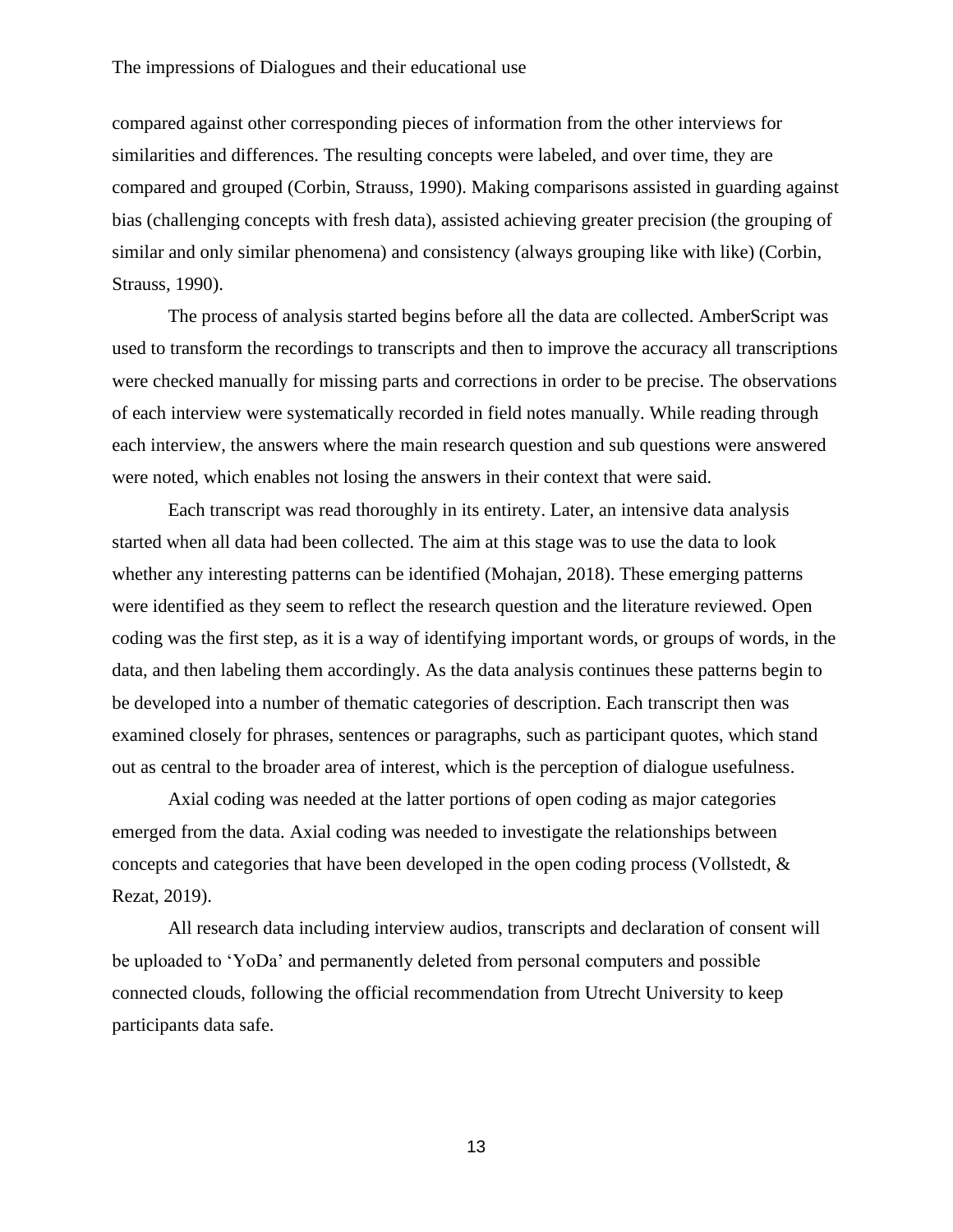### **Findings**

In this chapter the main results will be presented. Three sections will follow, corresponding to each sub-question that gives all the valuable information to answer the main research question.

#### **Perception of Dialogues**

How is the process of the dialogues being perceived by the participants based on their own experience? This question corresponds to notions of how each participant is personally connected with UiD event's and methodology. What is a Dialogue for each individual and which are the identifying elements that constitute a Dialogue for them in the first place?

After analysing and comparing all the given answers, a great majority of the participants who had only participated in one Dialogue event and even specifically an online one, would underline that it's a space to share their experience and not be challenged, judged or commented on for their choices and ideas. Rather they think is a space to be listen to and listen to others perspectives regarding the same theme. This fact showcases how on their specific Dialogue event the Ground Rules made a vivid impression on new participants, comparing to the rest that had gotten accustomed to and didn't mention it that heavily.

With the most element mentioned among participants, emphasis was put on that Dialogues create a space that they can interact with people that otherwise they could not encounter, from different part of the city (or the country and the world if it is an online Dialogue). This fact is placing **location** and **accessibility** in the frontline of factors, as if it was in a specific place like an already defined class or accessible only by car this wouldn't be the case. Location and accessibility is important factors as not all individual gave the means or the to reach any location and building.

Other factors reported were the **absence of commentary and judgment**, which are in most cases interconnected. No one can (in an implicit or explicit way) force a negative connotation to sayings if they cannot comment whether they agree or not to what they hear and thus no judgment is being felt by participants. Other participants can still ask questions in order to dive in to each story, but they are not welcomed to share recommendation or suggestions, as this would imply that they know better than the narrator about their own lives, which from one participants point of view is a sign of polarisation in society and this is not the point of the Dialogue event. This way, participants named 'safe space' the absence of retorts from the group,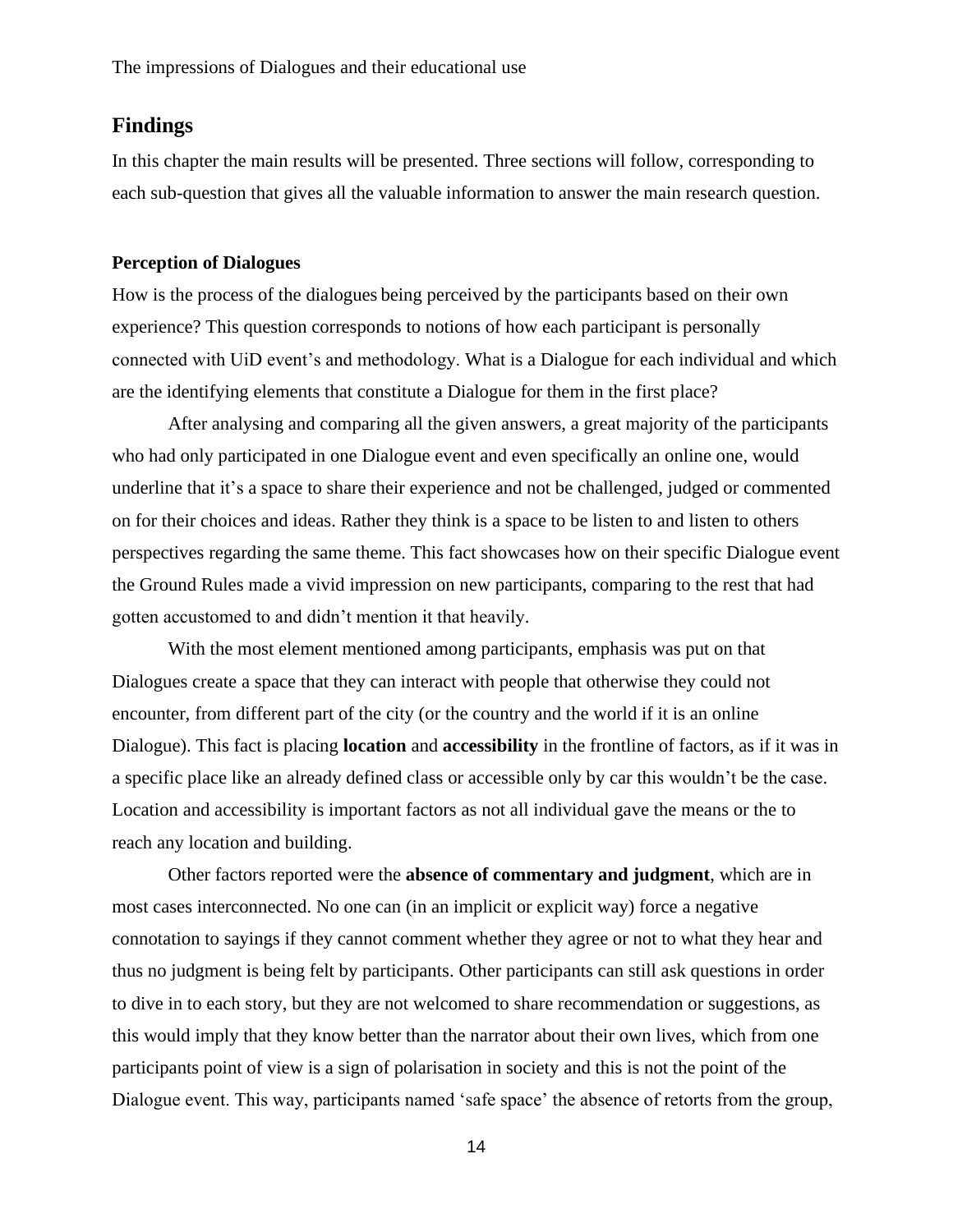as they would face from their friends, family or in work environment. At least in Dialogue events case, even if someone was internally disagreeing with their choices, they wouldn't express it and therefore make anyone to feel threatened or cornered by it.

*'I would describe it as like it's like a kind of discussion, but without the discussing part, like you just listen to each other, but you don't... answer or comment on somebody'. Participant15, male / Dutch/ youth*

*'It's not really about challenging, but it's more about constructively understanding other person's perspective. It's how I see it. And I think that is also an interesting concept because now everything is very polarized'.*

*Participant10, male / Expat / youth*

Connected to the next sub-question, some participants put more emphasis on the structure of the dialogue itself, it's guidance from the trained facilitator and **methodology** on how it is facilitated, organised and executed. Participants that are part of UiD and have participated in multiple Dialogue events value more the existence of Ground Rules and their self-perceived impact on participants, as an irreplaceable part of the experience because they give Dialogues a direction and a purpose.

*'And it's not a random exchange. There is a formula to it. And once we've agreed on this formula, we can then have a dialogue.'*

*Participant14, Female / Expat /youth*

#### **Methodology against polarisation**

Concerning Dialogues' methodology usefulness in reducing the symptoms of social polarization within class, participants provided a wide range of answers. One perspective was that it is an appropriate tool to create the mutual ground to talk about polarizing topics like immigration and gun violence, exactly because it provides an equality between participants in the same room. In a typical Dialogue event, participants are welcomed to share how they connect with the subject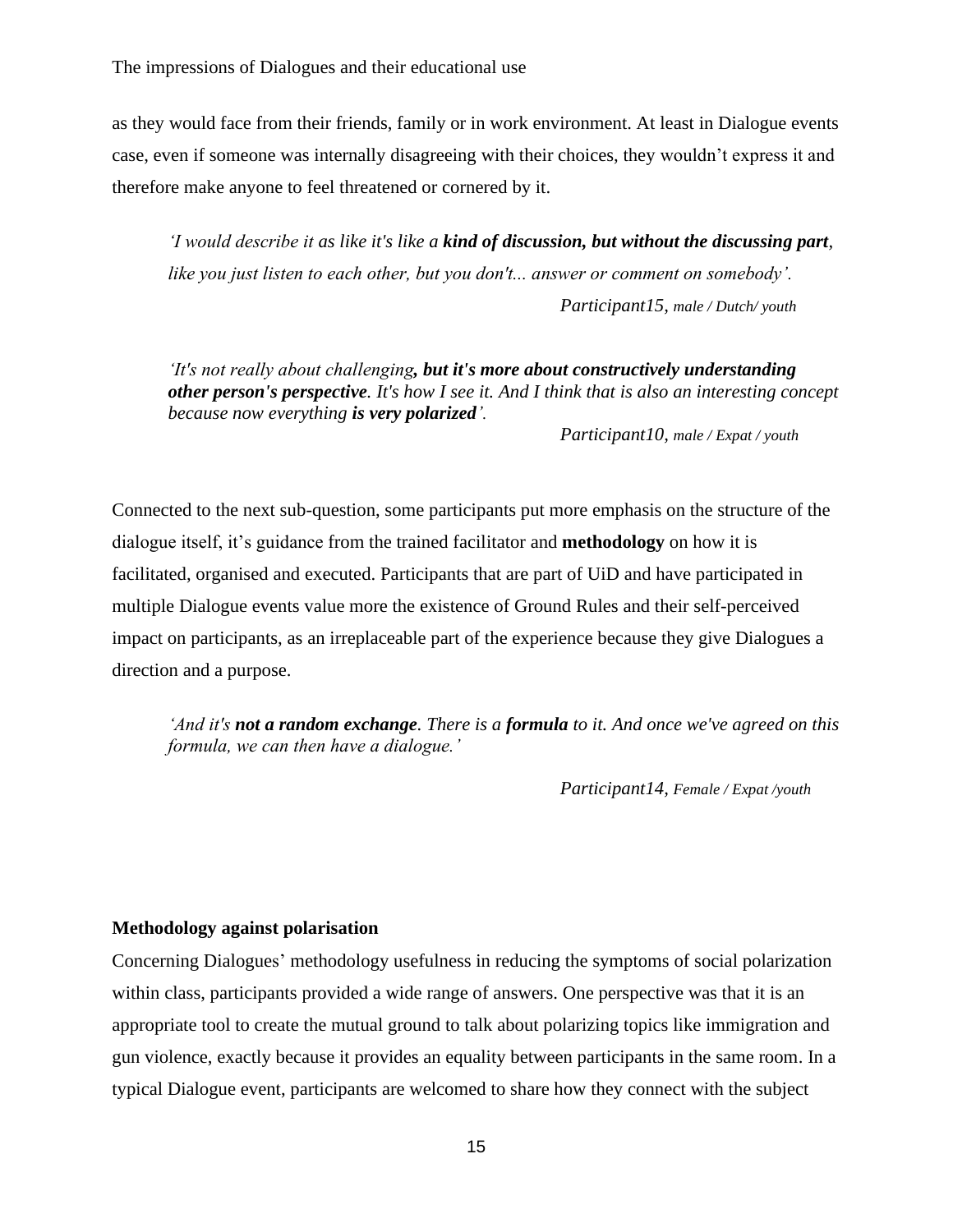and why they chose to participate, but it is not necessarily asked to present themselves, which consequently leads to people not creating stereotypical expectations or unconsciously opposing further labels on fellow participants. This is what creates the reported 'equality' between participants. On the contrary, when one of the participants tried using the Dialogue methodology in an educational setting like a university extra curriculum activity, he reported that it was more difficult to achieve this equality, as participants clinched to positions of 'professors' and 'just students. Knowledge in this way is unintentionally weaponized, leading to imbalance in **power dynamics,** the **weight of each opinions** and the **legitimacy of their argumentation**. This has as an outcome for educators to find it harder to motivate students and colleagues to not think about their own positionality within a certain hierarchy.

Another dimension coming to support the idea that the Dialogue' methodology can be used in the educational field in **decision making** around practical issues university students face, like student council's discussion on fees or with the exams that are in need of change. In these cases, it is stated that a Dialogue would be a better format for voicing their opinions.

#### **The methodology for social inclusion**

All three Dutch young participants referring to their universities experiences claimed that they do not see any problem in terms of social inclusion, or social polarization for that matter, in contrast to what expats and international students had to say on the subject. This means that even if they like the methodology that is used in the Dialogues, they don't believe it is needed in their curriculum in order to improve their student lives. College life was labeled as different from high school life (participant9, *female, Dutch, youth*) and that everybody, international and Dutch students, are getting along without any conflict (participant15, *male, Dutch, youth* and Participant13*, female, Dutch, youth*). To whether absence of conflict equals social inclusion, the reactions were mixed with different participants giving opposing answers. The common point among their ideas is that at least it appears that people tolerate, if not respect, the differences among people with specific reference to religious beliefs (participant13 and participant15). To the same participants, mentioning high school experiences, made the conversation to shift. Issues like bullying for different psychical characteristics, feeling of loneliness and a sense of not belonging, being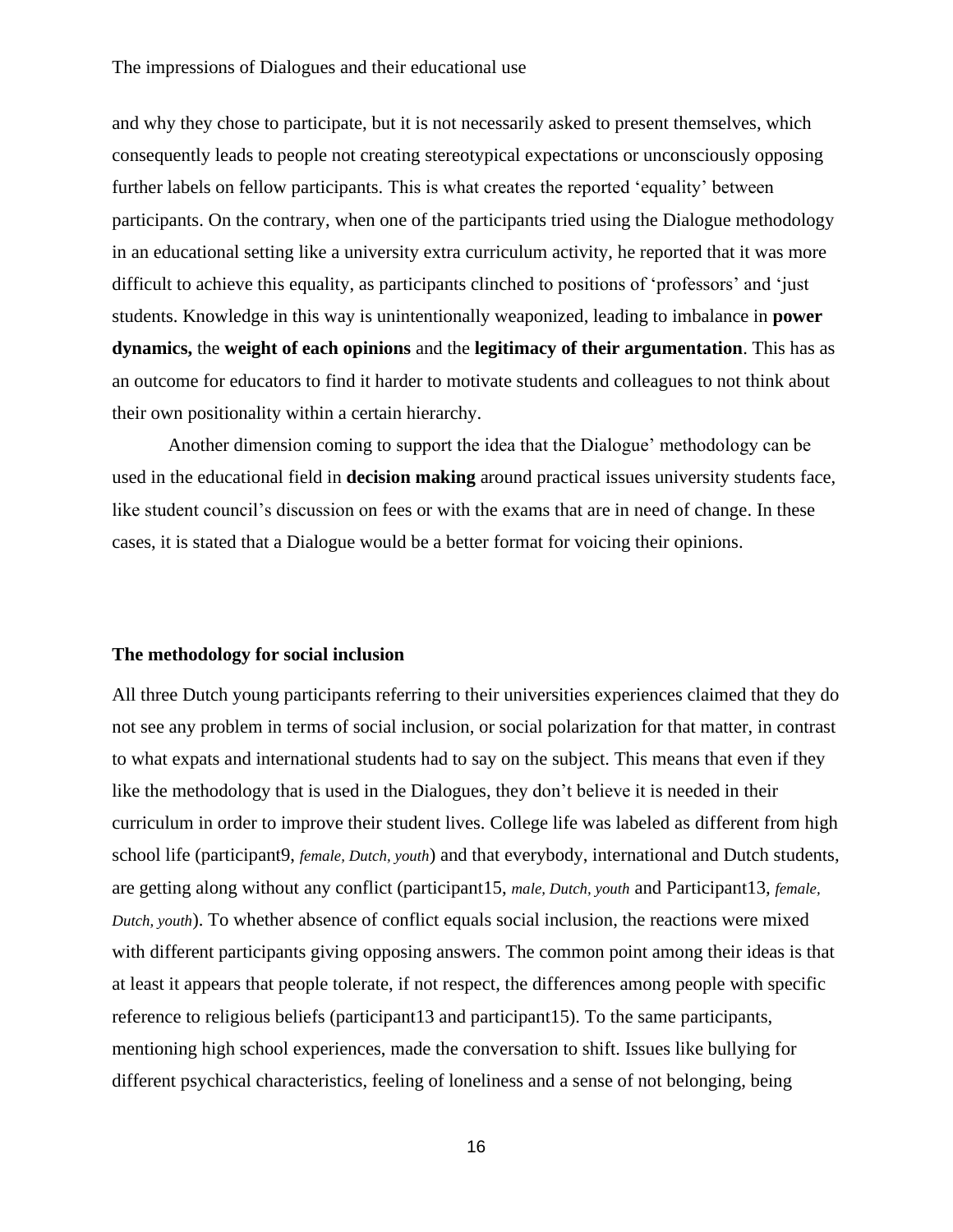segregated from others are situations that they have seen happening in their former school environment, and hat brought their answers in the same track as the ones from expats and international students. This way, most of the participants think Dialogues could be used in favor of social inclusion, as teachers and other students would hear the person's story and the person would feel more as part of the group and integrated.

From the other side, some opposition came from a participant who proposed that using Dialogues in favor of social inclusion in schools *"It's like using the wrong tool for the job'*  (participant14) and that dialogues may be not the most efficient tool in order to address the problem in the best way, as '*sort of obscures the bigger context' (female/ Expat/ youth ).* This opinion is based on the fact that the methodology of dialogues maybe is more beneficial when working with individuals, because it really forces you to think about the needs of that particular person. In education, the examples of children having 'family obstacles' or 'attention deficiencies' were brought up to showcase issues that have to be addressed in an individual level. This individual approach, as the participant explained, is focusing on one person at the time and trying to sort out their individual issues, which at the same time takes the attention away from the 'bigger picture', greater problems that this person is immersed in, that as a society and teachers we may not be addressing. According to this pinion, Dialogue's methodology is definitely a good tool for improvement, for introducing improvement plans and trying to understand the context and why things are happening the way they're happening, but sometimes it really obscures this bigger context. When in Dialogue, everyone is focusing on the experience and are actually not supposed to talk about third party experiences but rather focus on themselves and the first hand experiences of the people who are present. This core characteristic could backfire leading to overestimate 'the value of a single tree while losing sight of the forest'. Examples were given on systemic oppression of women and how for instance Dutch females could no longer see the pattern, but only individual incidents, of sexism in the local and international society and reality. This is why if Dialogues' methodology is being used alone as a tool in education, could potentially obscure positive improvements for social inclusion in the macro-level, as it only focuses on the micro-level of society.

In the same line of thought doubting Dialogues' methodology application, came another perspective that focuses on Academia. A second Dialogue characteristic that could backfire in a university setting is that in research and science, improvements are happening through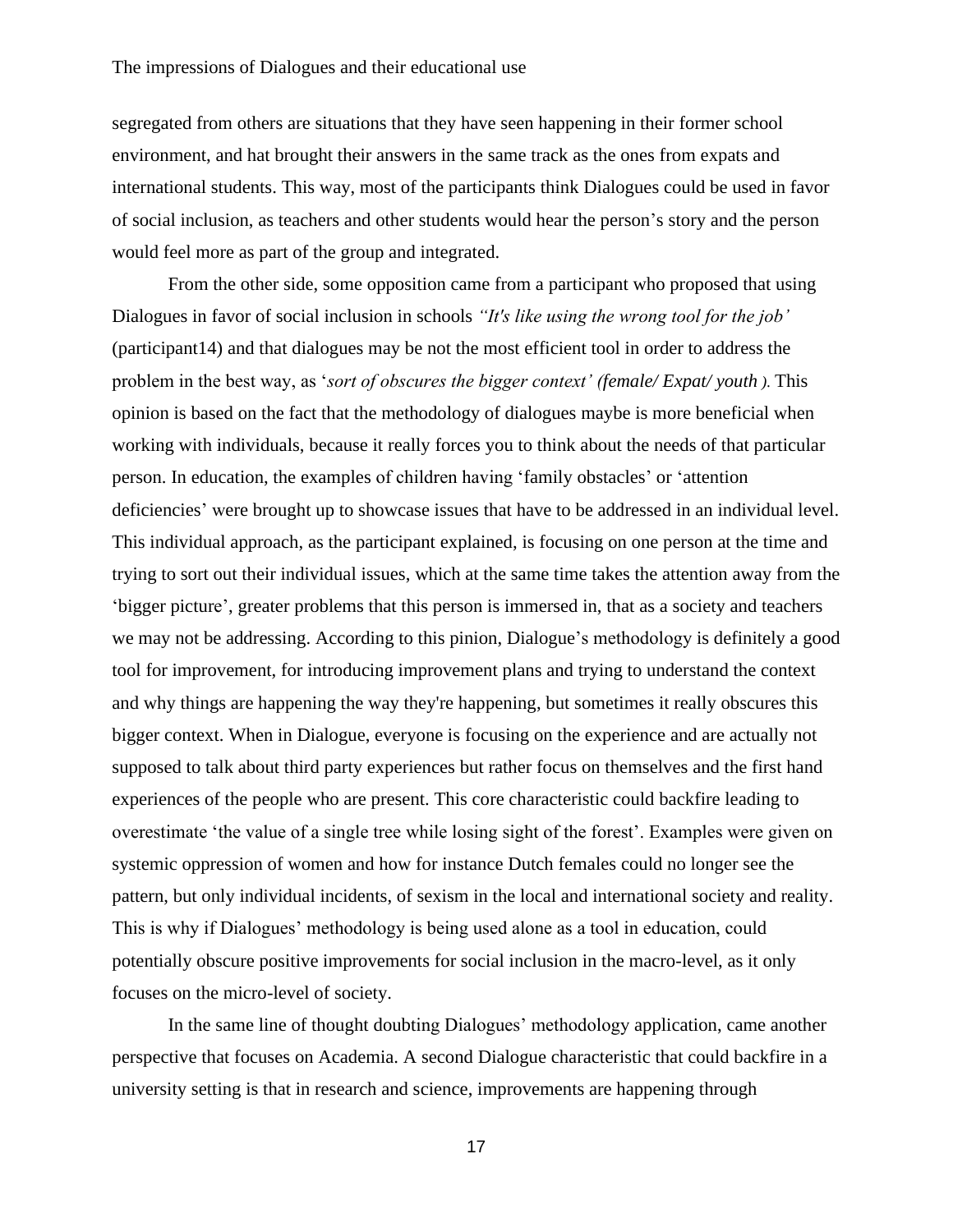challenging one's ideas, principal directly opposite to a Dialogue event's spirit. A participant who works as tutor in students' groups proposed that Dialogues could be used as mental health support instead and with personal development in mind, but not directly in scientific discussions, as there the goal is to challenge colleagues to hold them accountable and with the goal of moving scientific knowledge further (participant10). This leads to the implication that some sciences, as those that orbit around math and psychics for example, don't provide the same opportunities as humanities and social sciences could.

*'From a scientific perspective, I think the format of dialogue is perhaps not the best. Because Science is all about challenging one's opinion and perhaps in a dialogue that is not necessarily there. So I think in terms of the work to do the research work, dialogue is probably not very useful. But in terms of how people are feeling as part of the group. For instance what they are going through in terms of mental health, from a personal development perspective and not necessarily from a scientific perspective'.*

*Participant10, male/ Expat/ youth*

Directly opposing to this belief, another participant supports the idea that in these faculties a form of Dialogue is valuable, as in his personal experience in university this was included in his course named 'Bioethics' (participant16). Always there are ethical dilemmas that can be discussed without necessarily having to debate about it, but listen to what other colleagues believe on certain topics such as euthanasia, abortion, healthcare for all etcetera.

Moving to other insights concerning the usefulness of Dialogues in the classroom, different possible outcomes from Dialogue usage can be awareness of the issue of segregation to both parents and students and making individuals reflect on their own idea of how 'openminded' and inclusive they think they are. The notion of awareness was brought up in tries of a participant to illustrate why we don't have social inclusion to begin with, not only why it is not manifesting itself in schools. It is proposed that is a symptom of the (racial) segregation in neighbourhoods that can be seen both in USA and in the Netherlands, which is also visible in how schools are segregated in 'white' and 'black' schools. In this line of thought even saying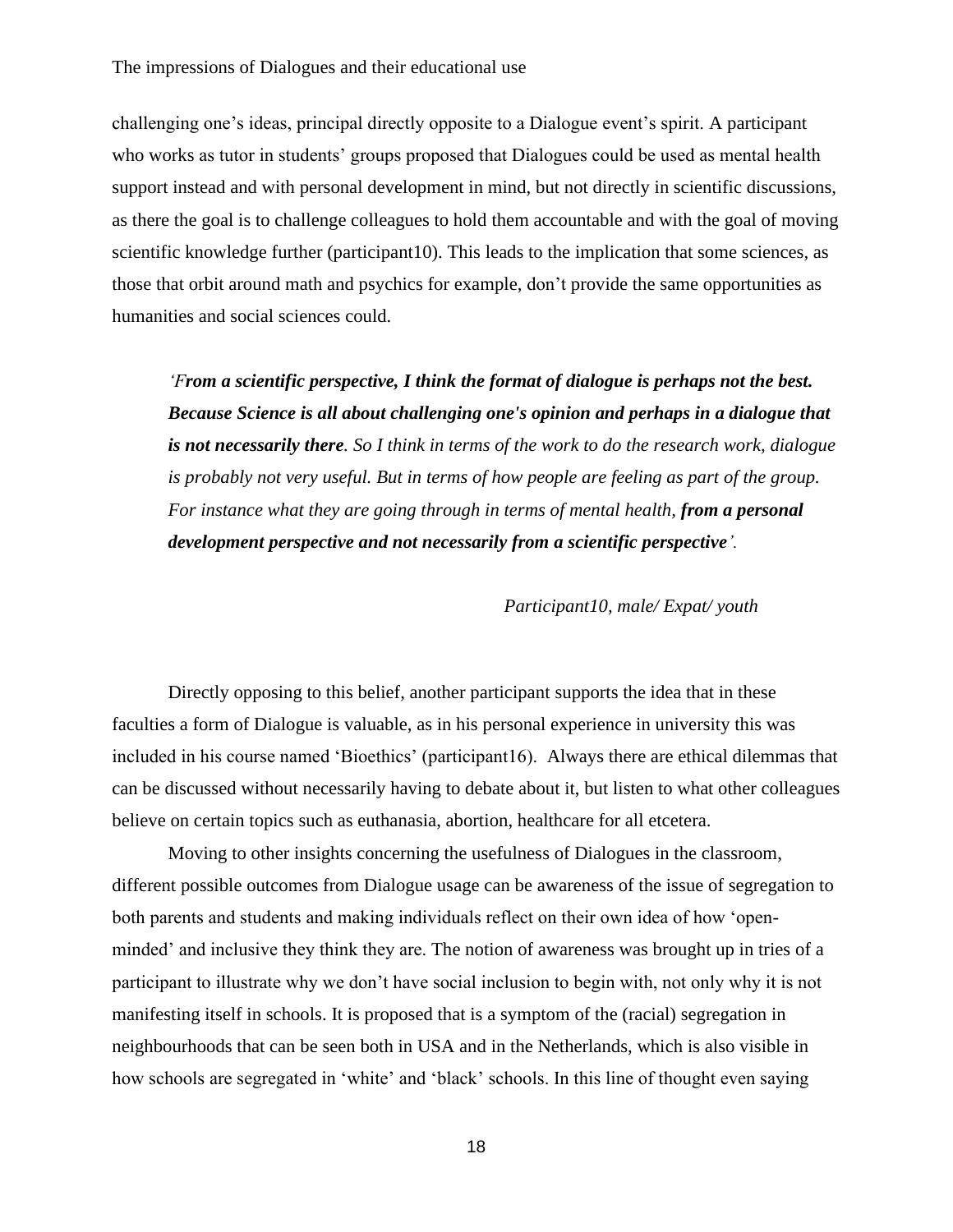that educations is 'striving for social inclusion' is a paradox, as it is implied that there is always a group that is excluding others and thus by having Dialogues we can raise awareness on the subject. The awareness has to be raised as soon as possible and to be not limited to students, as is suggested that everything starts with how parents behave and teach their children or live by example. Parents can be including in Dialogues from the school, along with other parents, teachers or the students themselves. It is important to highlight that this is not mentioned as panacea to social inclusion, as the reality of it being a complicated, multi-layered issue has to be recognised.

*'(Exclusion) it's a symptom of what's happening outside of the school. I don't think it's possible at that point to make people feel comfortable, but maybe is a time to educate people and create awareness. So I think could be potentially used as a tool of awareness. Using it as awareness at any at any stage, I think. And when the kids are young you do want a diverse classroom. But how do you get that? You can only get that by making the parents more aware. But there's so many problems that this is one aspect. So I think it's good to be realistic about this being one aspect. So it could be used as a tool, but there are other things going on'.* 

#### *Participant3, female/ Expat/ educator*

The last relevant insights that was harvested and stated above is that Dialogues can be used in educational institutions like universities by means to let their students check their privileged and authentically reflect on their personal biases and prejudices. Liberal or left-wing students will have the possibility of facing how tolerant and respectful they are and which tools have being using until now: negatively stereotyping and looking down on politicly conservative people and the idea of not engaging in any conversation with them 'because they are stupid' is according to participant16 a clear symptom of social polarization and a reason why social inclusion cannot be realized if empathetic conversations (with Dialogues being a form of them) and active listening do not became the mainstream norm.

*'I think the problem we really have is that most of the time when we think about other groups of people, it's in the abstract. So it's you might not actually know anyone from a*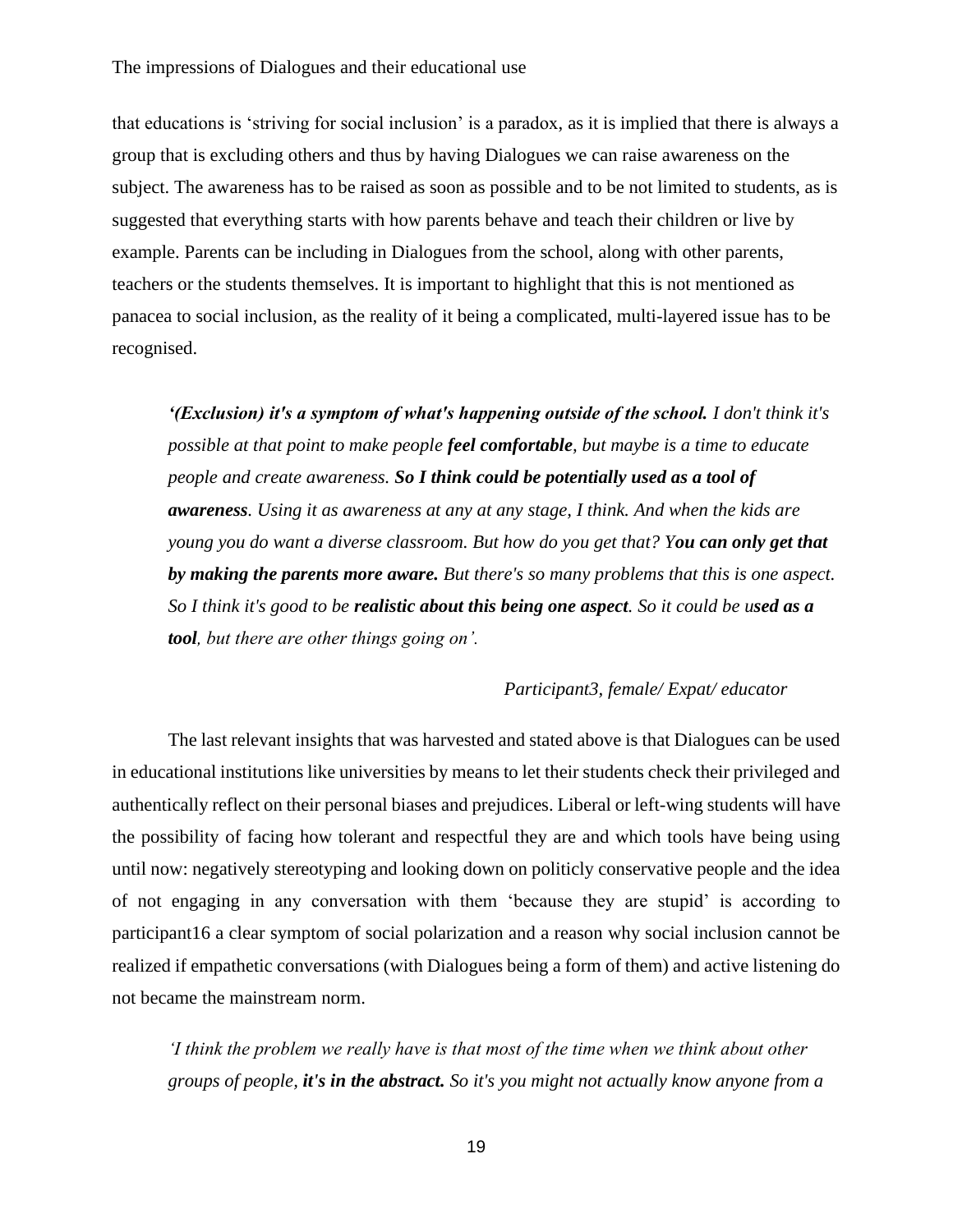*certain community, but you still talk about them like just in conversation. So someone says to you, oh, you know, an Islamic extremist. I don't know any. I've never met any. I've never seen one in person. But we'll talk about them. (...) It's kind of the real test of, yeah, how open or how inclusive are you? I think it cuts both ways because it's also for people like us who it's a pretty liberal and we think a very open minded is probably still something that would make you uncomfortable and you don't want to admit it. Maybe I'm actually not as tolerant as I thought I was.*

*Participant16, male/ Expat/ youth*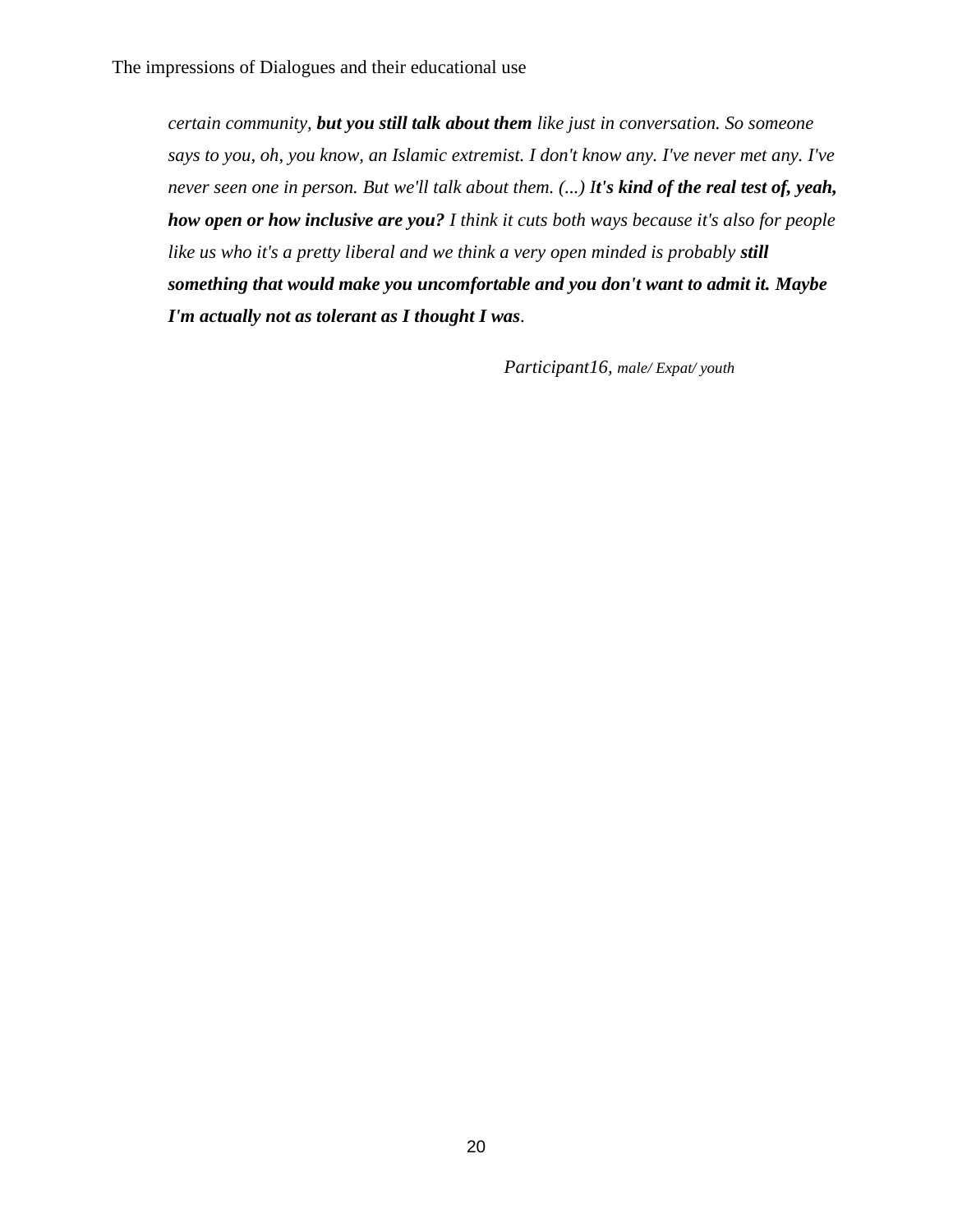### **Discussion**

Main objective of this research was to investigate whether participants of UiD believe that structured dialogues incorporated in education could help alleviate the consequences of social polarization in ideas and foster a sense of social inclusion. The importance of this answer lies in providing a practical tool to educators and students with the goal of abandoning their hesitance to address polarizing topics in class. Potential use of 'Dialogues', as they have been formulated from Utrecht in Dialoog could assist in inclusion of every students in school life (of any educational level) and thus this research focused on the perceptions of young adults and educators on the application and usefulness of these Dialogues' methodology.

Regarding the main research topic of Dialogue usefulness, a plethora of different opinions was received fluctuating from 'not really helpful' to 'it's essential', fact not so surprising after the detailed debriefing of the data above. Among the explanations in favour of the usefulness of the methodology, the analysis and comparison between the results illustrates two main interconnected pillars: people-oriented and goal-oriented perspectives. These narratives don't follow a specific model, but constitutes a category that helped the analysis and answers the main research question in the best way.

In this spirit, people-oriented lining explanations on why the methodology is useful the way it is, included labels such as **strategy** to keep everyone engaged, a **way** to focus on people's experience, get rid of prejudice and get in contact with people, stories and perspectives that otherwise they wouldn't.

Goal-oriented lining explanations, which were the dominant ones, stressed a lot more points regarding guidance and structure in order to reach a conclusion/step in the end of each Dialogue. The worlds 'flow' and 'rhythm' were used to describe the way the Dialogues are being built and facilitated throughout the process of the event. The main opinions were that the specific methodology takes the theme, which often seems kind of vague and abstract and makes it definite and real. It is also highlighted that it empowers its participants and enables people to act upon realising their ultimate goals and dream reality that they envisioned in the previous phase.

From the other hand, there were also interesting insights from participants that justified why they think the Dialogue methodology is not the most appropriate one in all cases. While the benefits of facilitating conversations on controversial issues are being affirmed from the literature, there is less agreement on which issues are legitimate topics for school classrooms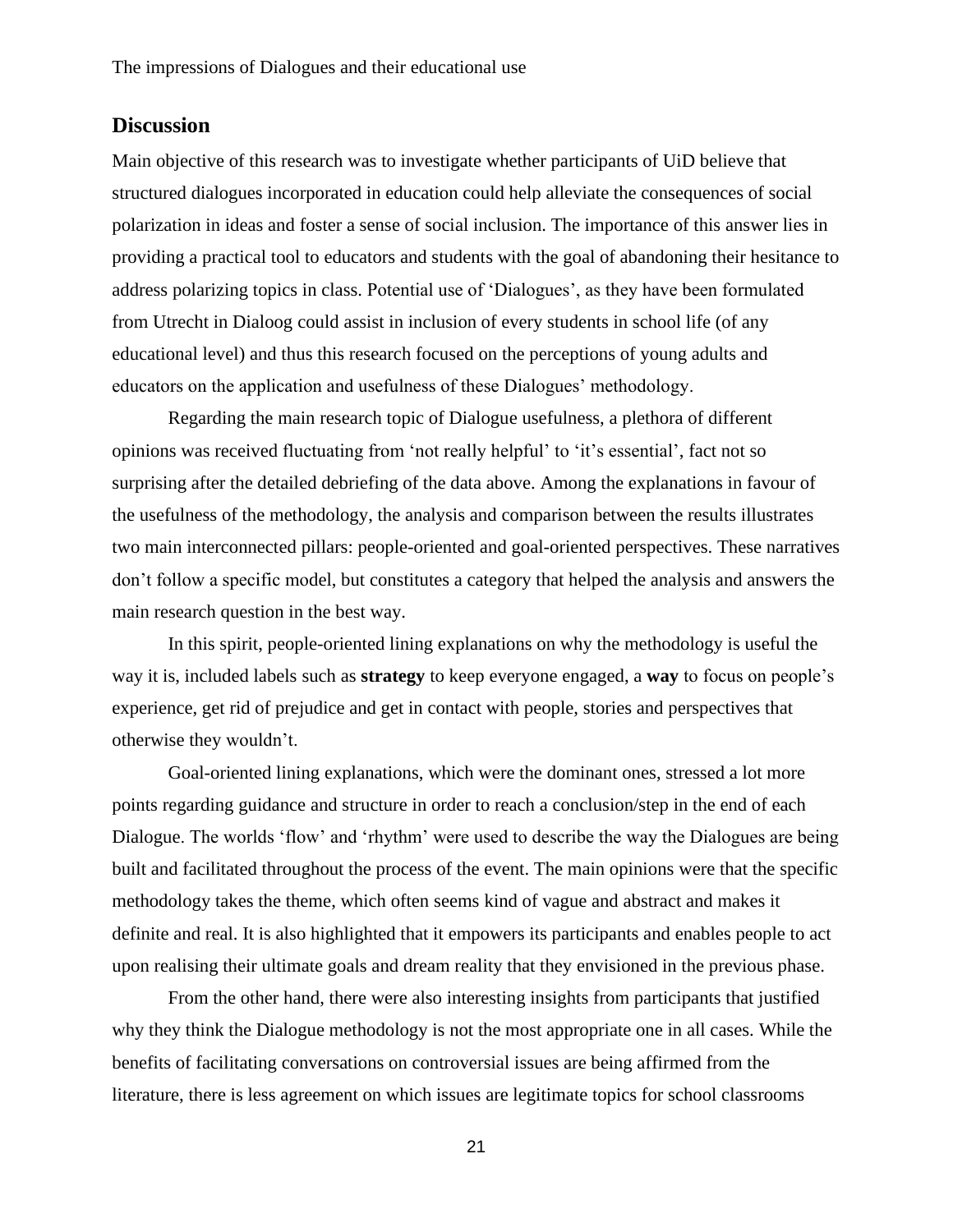(Zimmerman & Robertson, 2017). The findings correspond to that, too, as participants provided arguments that include the appropriation of the theme combined with the different phases and the Ground Rules of the Dialogues. If the general attitude is so focused on positivity, this could undermine feelings of individuals that are not positive at the moment or experience other still expected, valid and human emotions. Some of the topics that directly or indirectly touch sensitive and personal areas of a person's life, such as forms of systemic oppression (racism and police brutality, sexism and gender violence, incidents of genocides or wars etc) don't lend themselves particularly well to a structured dialogue that has to aim at some sort of affirmation and some sort of action. This idea was supported with the argumentation that not everyone can't frame every single issue or every single experience that people have had in one that might lead to some positive outcome.

Furthermore, after many reported cases in different countries that teachers got suspended, sued or fired only because they screen a documentary or open a debate on a controversial or polarizing topic, teachers are more reluctant to have an honest and open conversation around burning social issues that are being discussed in the public sphere (Evans, Avery & Pederson, 2000). According to Hess and Gati (2010) teachers might fear that politics are too dangerous and polarizing for students and teachers to discuss in the classroom and therefore all types of taboo topic discussions are avoided (Hess & Gati, 2010). Regarding to that, the participants of this research put great importance on the **relevance** of the subject/theme. Even if the dialogue methodology gets be applied to any subject, the level of relevance to the students' lives has to be explicitly stated and the connections have to be made. With this being said, the implications that some present social issues directly can have in the students' lives have to be taken under consideration with great importance. Participants gave examples that they wished to be discussed in class such as experiments on animals, euthanasia etc, but also specifically in the Netherlands such as farmers demonstrations and the Black Pete debate. Schools should provide an environment where students build deep knowledge about important controversies facing the political sphere of their country and learn how to talk and disagree in ways that are inclusive and productive (Hess & Gati, 2010).

Continuing on argumentation against Dialogue's application in class, participants argued that **debates** would be more useful that 'Dialogues' in some topics, as it makes people look for the 'why' behind beliefs, starting challenging them and building argumentation. Another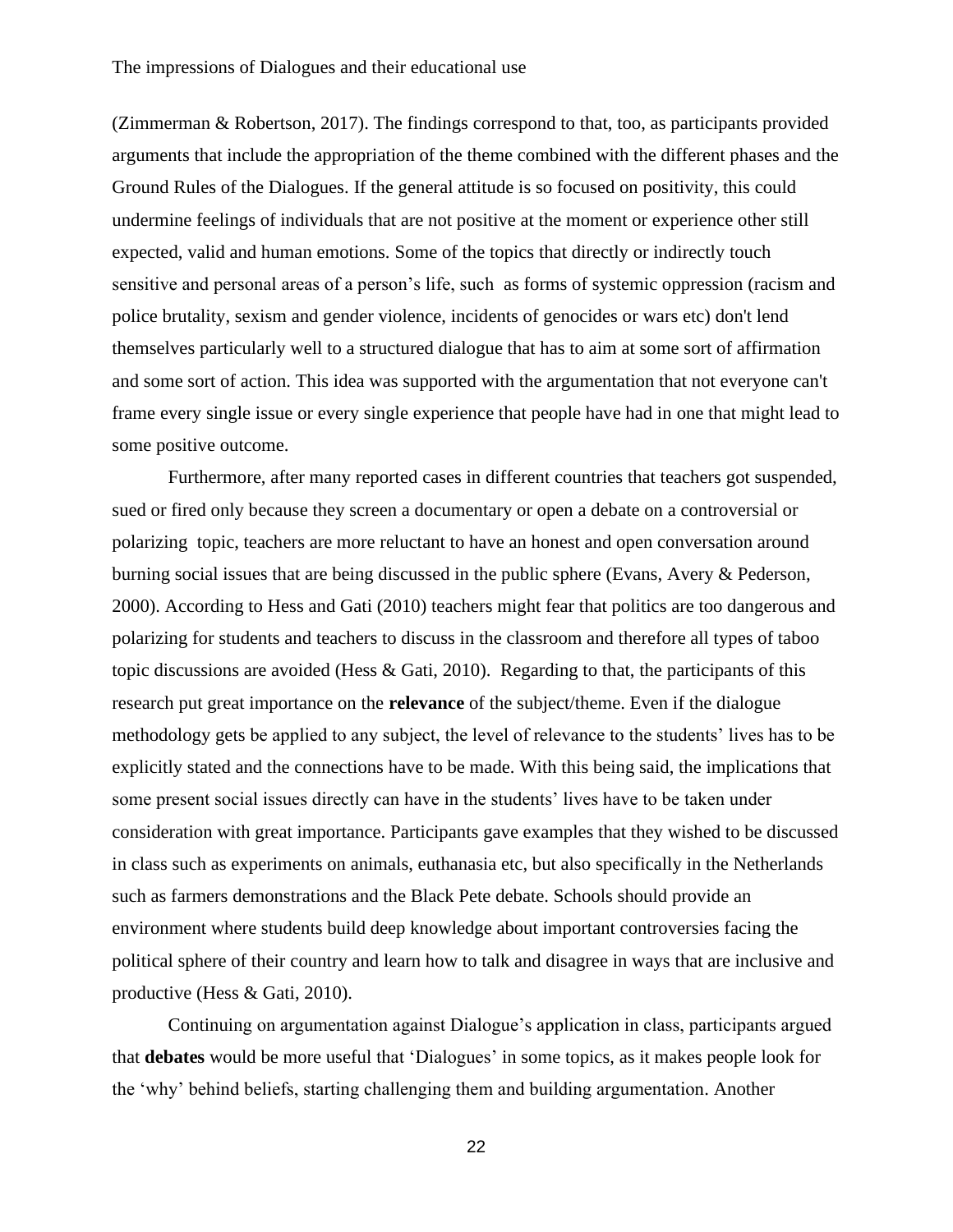downfall of Dialogues that participants stretched was on how ready someone is to act upon their dreams. Most people might not be able to change some feature of their life and response to that right there at that moment. Also, because the dialogue structure has this built the 'don't give advice' as one of the Ground Rules, when the dialogue does not encourage advices, maybe changes or connections cannot happen within participants. Most of the times what is really helpful about sharing plans with other people is that they can give you advice, but in Dialogues is not about that, so then the value is reduced.

Finally, in regard of highly unexpected, but highly significant results, participants of the same Dialogues and even with the same background (for example educators or expats) had on most cases a completely opposite perspective on the usage and usefulness of Dialogues. This fact demonstrates that people with matching profiles are still individuals that cannot be stereotyped and can offer a plethora of valuable insights. Educators were mostly more critical against the methodology used in Dialogue events than young participants, which was expected due to the nature of their occupation. A positive relation between participants with greater experience in Dialogues and more supportive positions on the usefulness of dialogues in educational settings was expected, but something like that was not supported or verified by the results.

#### **Limitations**

The main limitations of the research can be listed as two: A) Dialogue was a misleading term, B) Fears of biased sampling. The first limitation was that the terminology of 'Dialogues' even if it was clearly stated that is referred to the specific one that is executed by UiD, still even participants with extended experience were keep on talking generic or were double checking often if they understand correctly. Some particular participants raised their concerns about it, stating that that the notion of dialogue is broad, capacious and thus hard to do any sort of evaluation in them.

The second possible identifiable weakness of the study is regarding the sample. Even if it was as randomized as possible, still the individuals who responded to the call for participants were people that personally know me or had come in contact before (19/20), with joining after a friend recommended them to do it , with 8 naming or referring to me personally as for the reason they got in contact with Utrecht in Dialoog altogether. It is assumed that this fact couldn't be avoided as the participation was voluntary and didn't influence the validity of the research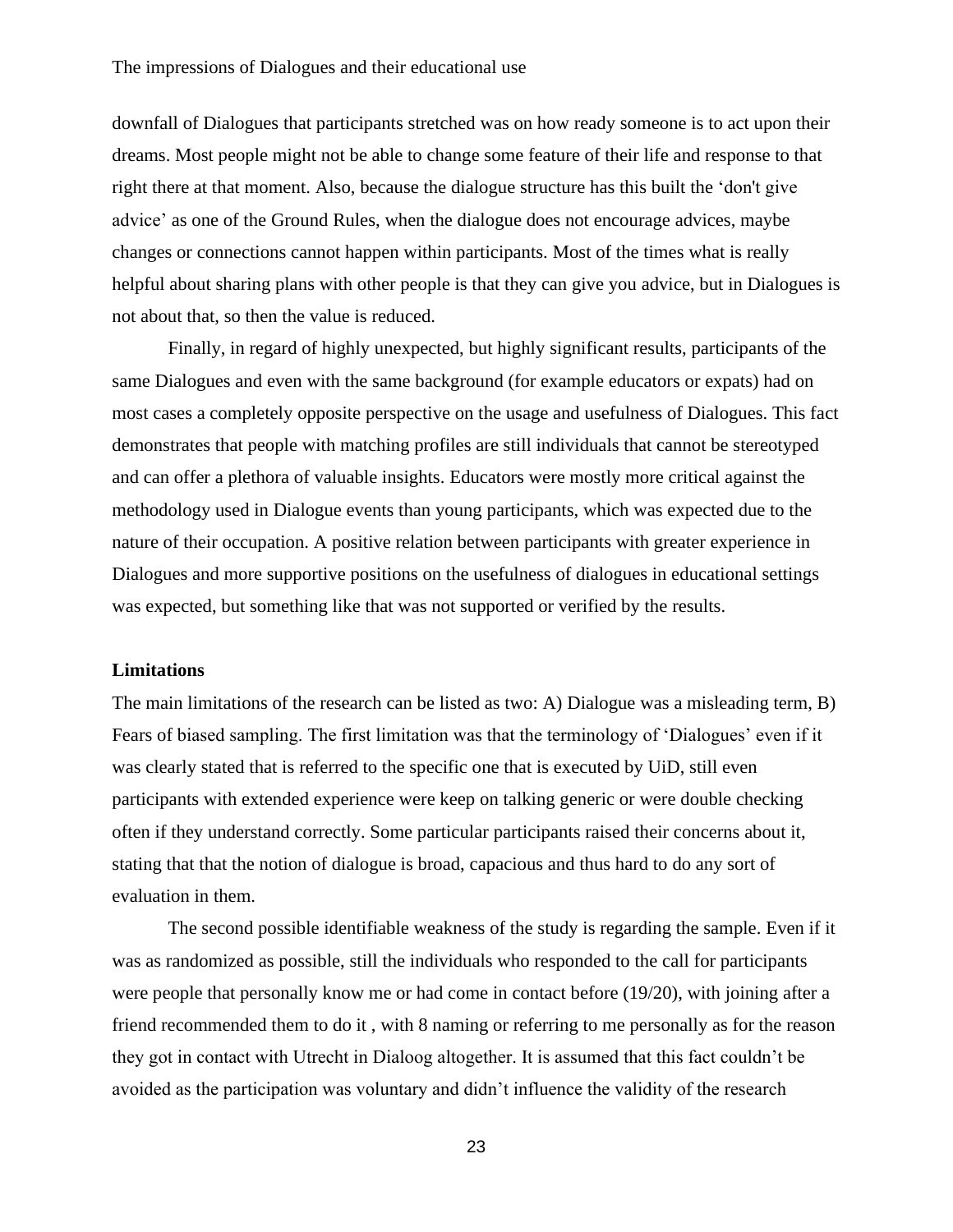overall, but maybe there are implications such us many like-minded people participated with the outcome of limiting the variety of insights in their answers.

#### **Implications for professional practice**

A more practical guide for educators and schools that wish to incorporate UiD's Dialogues in their curriculum or activities will follow as recommendation. The list combines the literature discussed, the organisation's guidelines and summing up all participants comments on the usefulness of the Dialogue's methodology and how can be adjusted in the needs of any class. All the above data are illustrated as a combination of factors that play role such as the following.

**Interaction** between participants but also with the facilitator/teacher. The relationship between teacher and students has to be based on mutual respect in order for the students to trust the process and take the activity seriously. Being in a Dialogue required a level of vulnerability which cannot be present if their relationship is strained.

**Ground rules** that will be decided and respected by everyone. Having Ground Rules as a group (groups like a team, a class, a school unit) is of great importance to create a feeling of safety and accountability among the participating students. Having not only the responsibility of obeying them, but also being engaged in the process of brainstorming about them and finally selecting the most important ones is a bright example of including students in their own learning process, which is leading to be more willing to to trust the process and take the activity seriously, even if they don't particularly like the teacher/facilitator. This way they are active actors and not just passive helpless members.

**Teachers training, experience and background** in dealing with controversial topics: having the academic or/and empirical knowledge and experience of facing possible conflicts, heated arguments or tension around certain discussions and how to deescalate them is essential feature in case the other two above factors are partially incomplete or missing. Expecting and accepting the fact that the individuals may take specific things personally is part of the process of having these type of discussions in class.

**Introduction** of the activity. A well-structed introduction to the theme (which step is also included in Dialogue events) can assist greatly in the process of finding a personal connection with the theme in order to have the most impact in broadening horizons and being interesting enough to keep the level of engagement.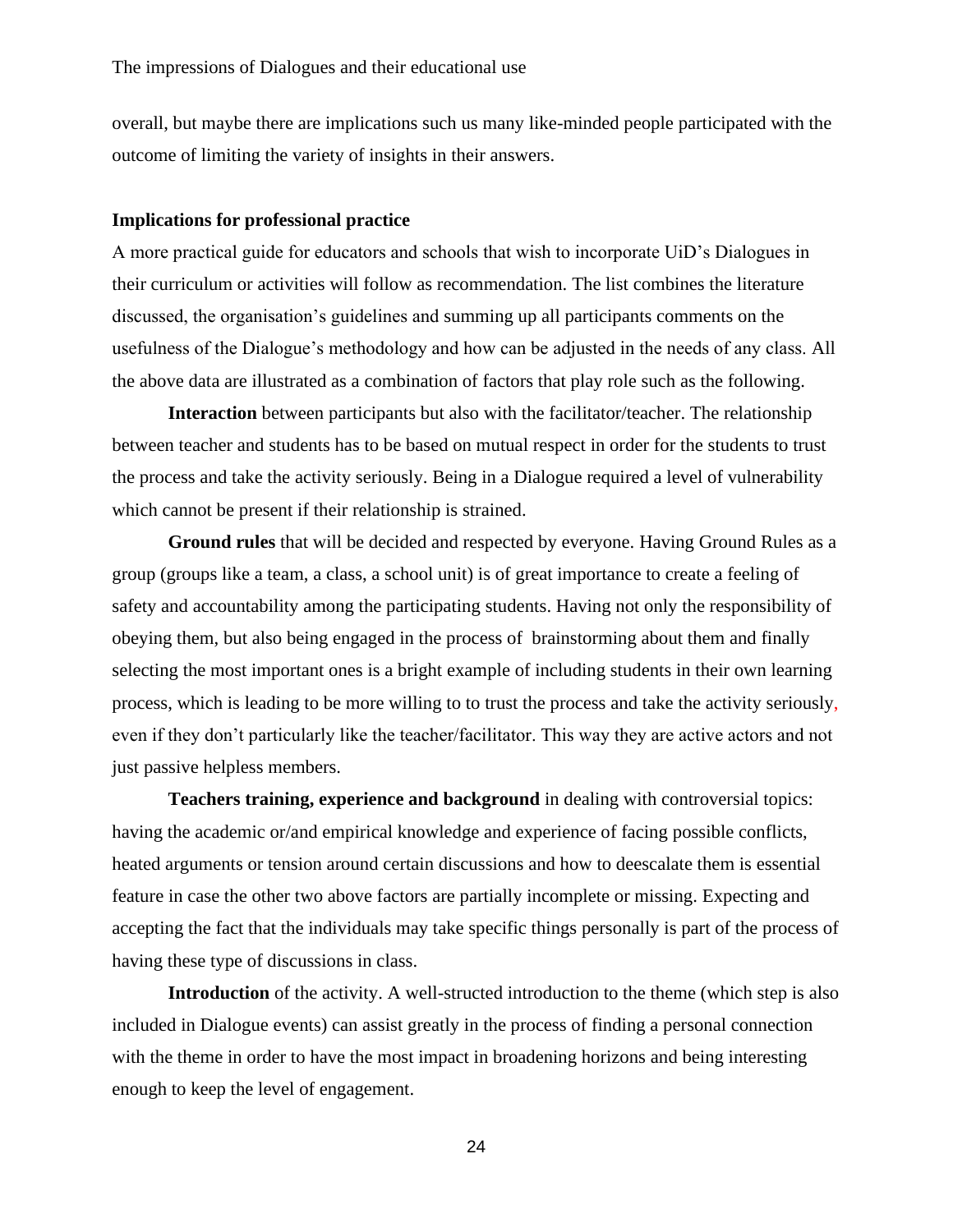The creation of '**safe space'** within the given group. This last criterion is the trickiest one as it can be said that it combines most of the above. Even in rare cases where the teachers doesn't have specific training regarding facilitation, that she/he is new to the class and this or the school is strict in having specific general rules laid out, still the feeling of safe space can be achieved by reinforcing the idea that there are no 'bad' and 'good' emotions and on human feeling and reaction should be automatically demonized. The feeling of being free to express themselves in order to understand them in absence of authority punishment, peer shame or internal guilt is being built slowly, but surely leads to safe space for any type of dialogue

#### **Recommendations for further research**

Lastly, it has to be commented that even if all the above criteria are being met in an educational setting, as far as it concerns if the outcomes can be visible, we cannot discuss about the long term. We haven't seen longitudinal changes over time in any specific cohort of people because we haven't been doing it consistently in a classroom environment. Further research has to be done after the application of such methodology, the opinions of the students and teachers themselves that experienced it first hand in class, as well as possible of effects of consistent Dialogue methodology usage in later years.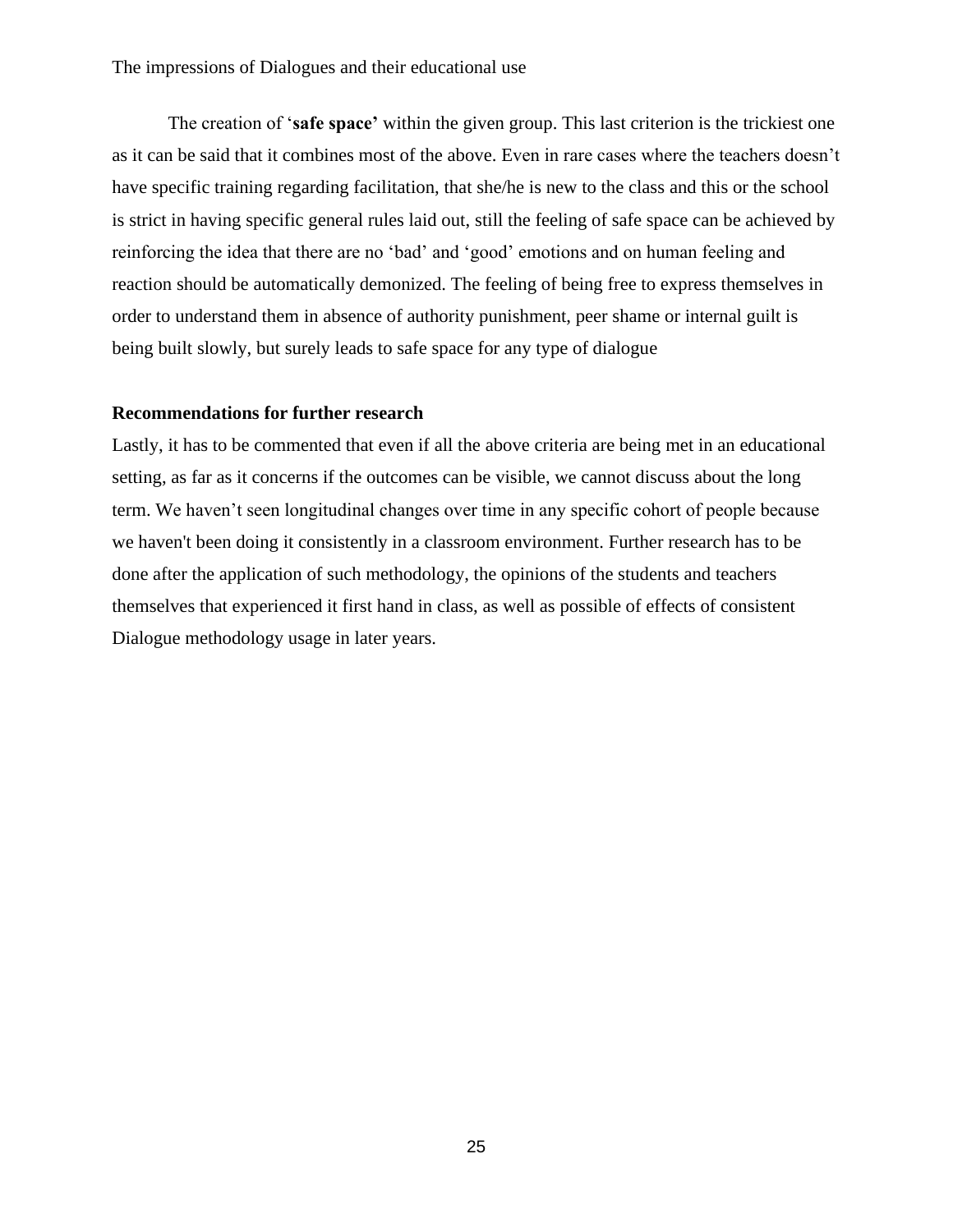### **Reference list**

- Beugelsdijk, S., de Hart, J., van Houwelingen, P., Versantvoort, M. (2019), Denkend aan Nederland. Sociaal en Cultureel Rapport. Publieksmagazine. Retrieved from: <https://www.scp.nl/publicaties/monitors/2019/06/26/denkend-aan-nederland>
- Corbin. J., Strauss, A. (1990). Grounded Theory Research: Procedures, Canons, and Evaluative Criteria. Qualitative Sociology, 13:1. Retrieved on 05/04/2020 from: [https://med-fom-familymed-research.sites.olt.ubc.ca/files/2012/03/W10-Corbin-and-](https://med-fom-familymed-research.sites.olt.ubc.ca/files/2012/03/W10-Corbin-and-Stra)[Stra](https://med-fom-familymed-research.sites.olt.ubc.ca/files/2012/03/W10-Corbin-and-Stra)[uss-grounded-theory.pdf](https://med-fom-familymed-research.sites.olt.ubc.ca/files/2012/03/W10-Corbin-and-Strauss-grounded-theory.pdf)
- Evans, R., Avery, P., & Pederson, P. (2000). Taboo Topics: Cultural Restraint on Teaching Social Issues. *The Clearing House, 73*(5), 295-302. Retrieved April 6, 2020, from [www.jstor.org/stable/30189601](http://www.jstor.org/stable/30189601)
- Duclos, J.-Y., Esteban, J., Ray, D. (2004). Polarization: concepts, measurement, estimation. *Econometrica 72(6), 1737–1772.* <https://doi.org/10.1111/j.1468-0262.2004.00552.x>
- Flick, U., Kardoff, v., E., Steinke, I. (2004). *A companion to qualitative research*. Sage Publications: California
- Gemeente Utrecht. (2018). *Actieplan Utrecht Zijn We Samen*. Utrecht: Gemeente Utrecht
- Gielen, A., van Wonderen, R., & Hermens, N. (2012). *Ongelijkwaardigheid. Resultaten van eenverkennend onderzoek in de regio Utrecht.* Utrecht: A.G. Advies/Verwey Jonker Instituut. Retrived from: [https://www.verwey](https://www.verwey-jonker.nl/doc/vitaliteit/Regionaal%20onderzoek%20Ongelijkwaardigheid%20regio%20Utrecht.pdf)[jonker.nl/doc/vitaliteit/Regionaal%20onderzoek%20Ongelijkwaardigheid%20regio%20U](https://www.verwey-jonker.nl/doc/vitaliteit/Regionaal%20onderzoek%20Ongelijkwaardigheid%20regio%20Utrecht.pdf) [trecht.pdf](https://www.verwey-jonker.nl/doc/vitaliteit/Regionaal%20onderzoek%20Ongelijkwaardigheid%20regio%20Utrecht.pdf)
- Hanmeet, C., *Social Segregation and Polarisation" Handbook of Urban Studies* London: Sage Publications, 2001. (pp.163-176) Retrieved from: [https://books.google.nl/books?id=X\\_JN4IKEcmcC&printsec=frontcover#v=onepage&q](https://books.google.nl/books?id=X_JN4IKEcmcC&printsec=frontcover#v=onepage&q) [&f=false](https://books.google.nl/books?id=X_JN4IKEcmcC&printsec=frontcover#v=onepage&q&f=false)
- Hess, D., Gatti, L. (2010). Putting politics where it belongs: In the classroom. *New Directions for Higher Education*. 152: 19-26, 10.1002/he.408
- Huijnk, W., Dagevos, J., Gijsberts, M. & Andriessen, I. (2015*). Werelden van verschil. Over desociaal-culturele afstand en positie van migrantengroepen in Nederland*. Den Haag: Sociaal en Cultureel Planbureau.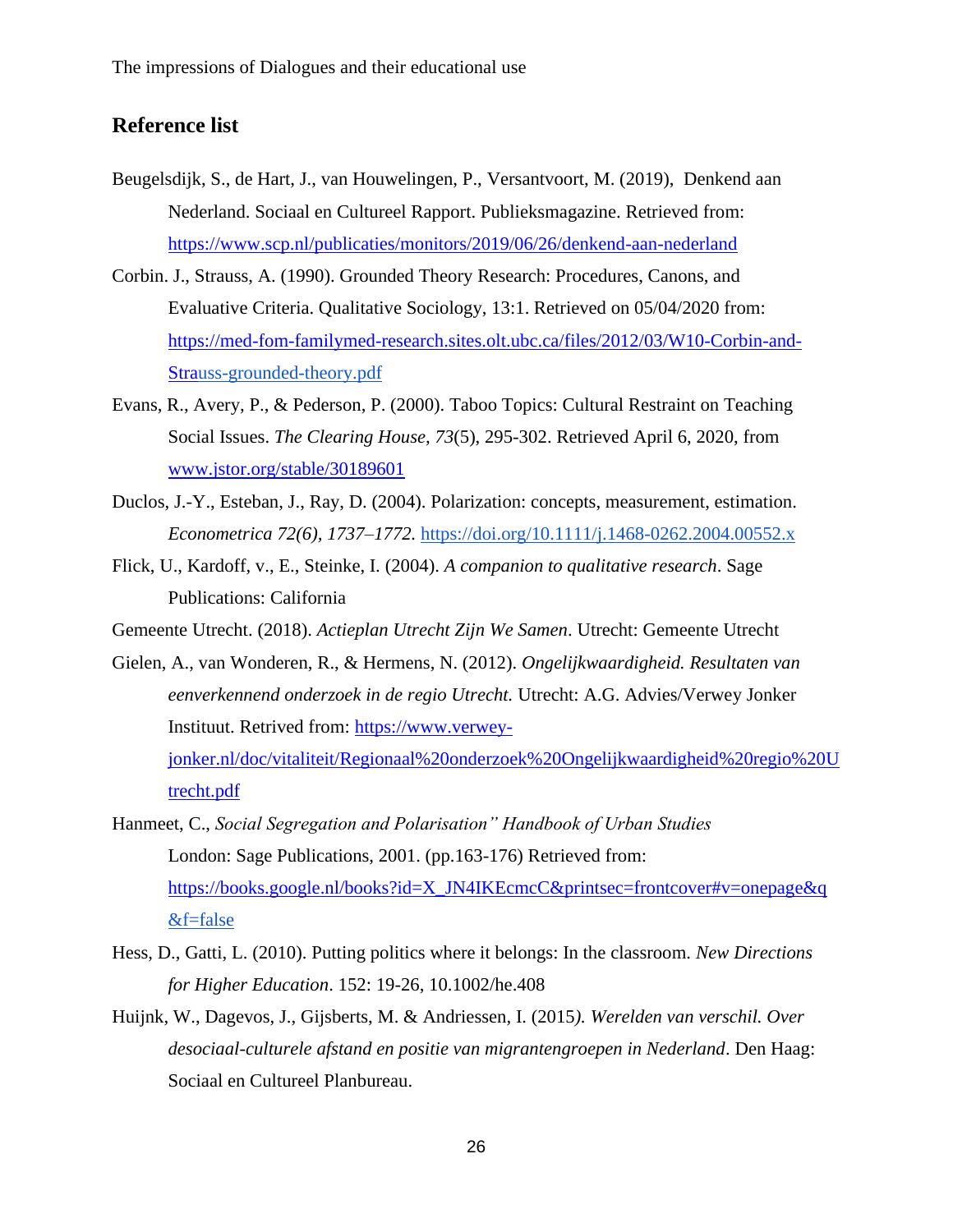- Keefer, P., Knack, S. (2002*). Social Polarization, Political Institutions, and Country Creditworthiness*, Policy Research Working Papers, [https://doi.org/10.1596/1813-9450-](https://doi.org/10.1596/1813-9450-2920) [2920](https://doi.org/10.1596/1813-9450-2920)
- Kleijwegt, M. (2016). *2 Werelden, 2 Werkelijkheden. Hoe ga je daar als docent mee om?* Ministerie van Onderwijs, Cultuur en Wetenschap. Retrived on 13/02/2020 from: [https://www.rijksoverheid.nl/documenten/rapporten/2016/02/01/twee-werelden-twee](https://www.rijksoverheid.nl/documenten/rapporten/2016/02/01/twee-werelden-twee-werkelijkheden-een-verslag-over-gevoelige-maatschappelijke-kwesties-in-de-school)[werkelijkheden-een-verslag-over-gevoelige-maatschappelijke-kwesties-in-de-school](https://www.rijksoverheid.nl/documenten/rapporten/2016/02/01/twee-werelden-twee-werkelijkheden-een-verslag-over-gevoelige-maatschappelijke-kwesties-in-de-school)
- Leeman, Y., & Saharso, S. (2013). Coming of age in Dutch schools: Issues of schooling and identity. *Education Inquiry*, 4(1), 11-30. doi:10.3402/edui.v4i1.22060
- McAvoy, P., & Hess, D. (2013). Classroom deliberation in an era of political polarization. *Curriculum Inquiry*, *43*(1), 14-47.doi[:10.1111/curi.12000](https://doi.org/10.1111/curi.12000)
- Muth, K., Polizzi, N., & Glynn, S. (2007). Case-based Teacher Preparation for Teaching Controversial Topics in Middle School. *Middle School Journal, 38*(5), 14-19. Retrieved from [www.jstor.org/stable/23044350](http://www.jstor.org/stable/23044350)
- Palh, P.,E. (1988). Some remarks on informal work, social polarization and the social structure, *International Journal of Urban and Regional Research, 12(2), 247-267.*  <https://doi.org/10.1111/j.1468-2427.1988.tb00452.x>
- Permanyer, I. (2012). The conceptualization and measurement of social polarization. *The Journal of Economic Inequality,* 10, 45–74.<https://doi.org/10.1007/s10888-010-9143-2>
- Permanyer, I., D'Ambrosio, C. (2013). Measuring Social Polarization with Ordinal and Categorical Data. Journal of *Public Economy Theory, 17(3),* 311-327[.](https://doi.org/10.1111/jpet.12093) <https://doi.org/10.1111/jpet.12093>
- Utrecht in Dialoog (2019), *What is a dialogue,* Retrived on 20/05/2020 from: <https://www.utrechtindialoog.nl/en/what-is-a-dialogue/>
- Van Wonderen, R., van den Berg, G., Reches, L. & van Suylen, P. (2019). Jongeren en polarisatie. *Verkenning naar polarisatie waarbij jongeren zijn betrokken en gehanteerde werkwijzen om hiermee om te gaan.* Utrecht: Verwey Jonker Instituut.
- Vîşcu, L., (2012). *Qualitative research in social science and education*. Basic paradigms and research methods. Research in pedagogy, 2, 11-20. Retrieved on 19/96/2020 from https://www.researchgate.net/publication/299392102 Qualitative research in social sci [ence\\_and\\_education\\_Basic\\_paradigms\\_and\\_research\\_methods](https://www.researchgate.net/publication/299392102_Qualitative_research_in_social_science_and_education_Basic_paradigms_and_research_methods)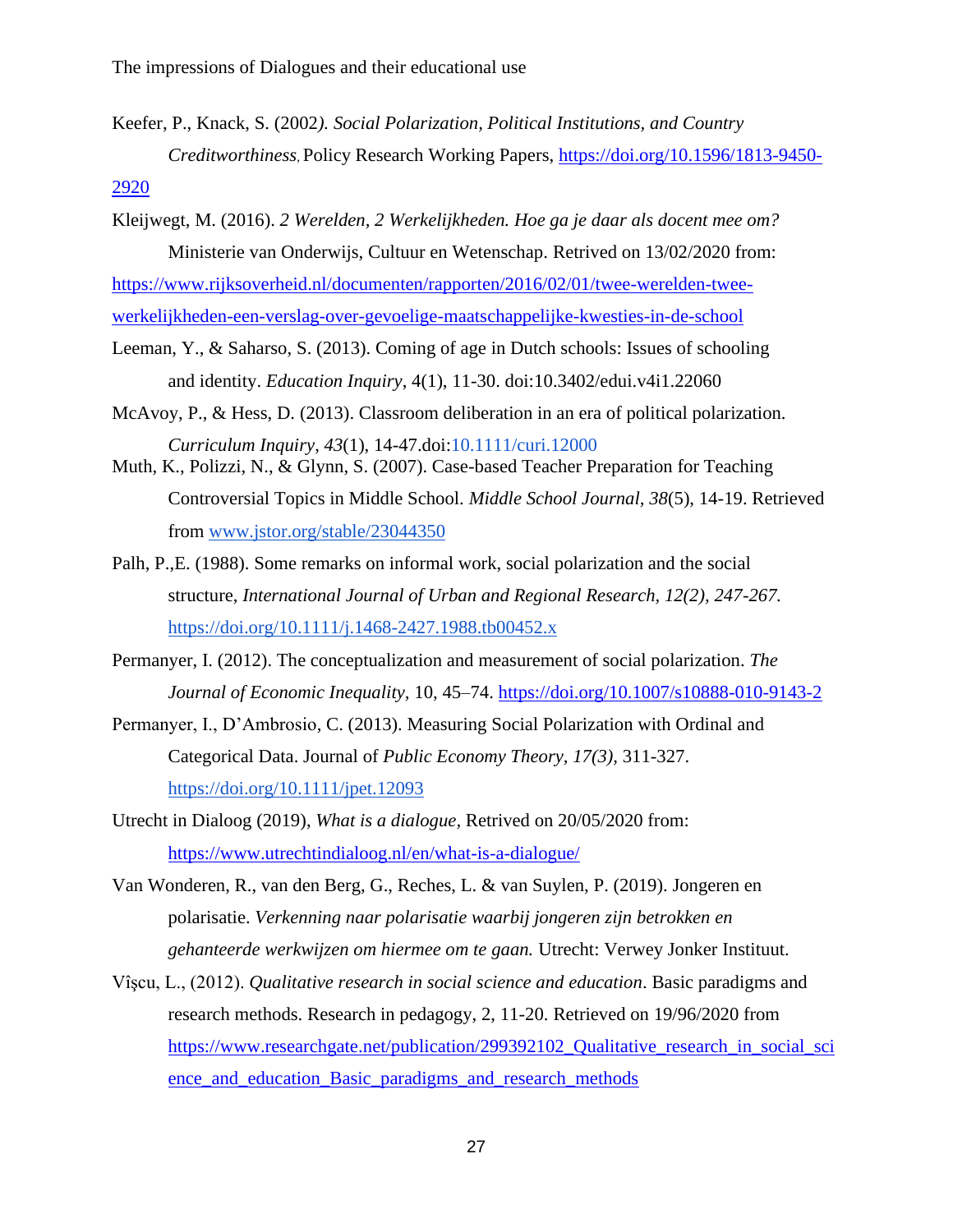Vollstedt M., Rezat S. (2019) *An Introduction to Grounded Theory with a Special Focus on Axial Coding and the Coding Paradigm*. Compendium for Early Career Researchers in Mathematics Education, [https://doi.org/10.1007/978-3-030-15636-7\\_4](https://doi.org/10.1007/978-3-030-15636-7_4)

Zimmerman, J., & Robertson, E. (2017). The controversy over controversial issues. *The Phi Delta Kappan, 99*(4), 8-14. Retrieved January 8, 2020 from [www.jstor.org/stable/26388286](http://www.jstor.org/stable/26388286)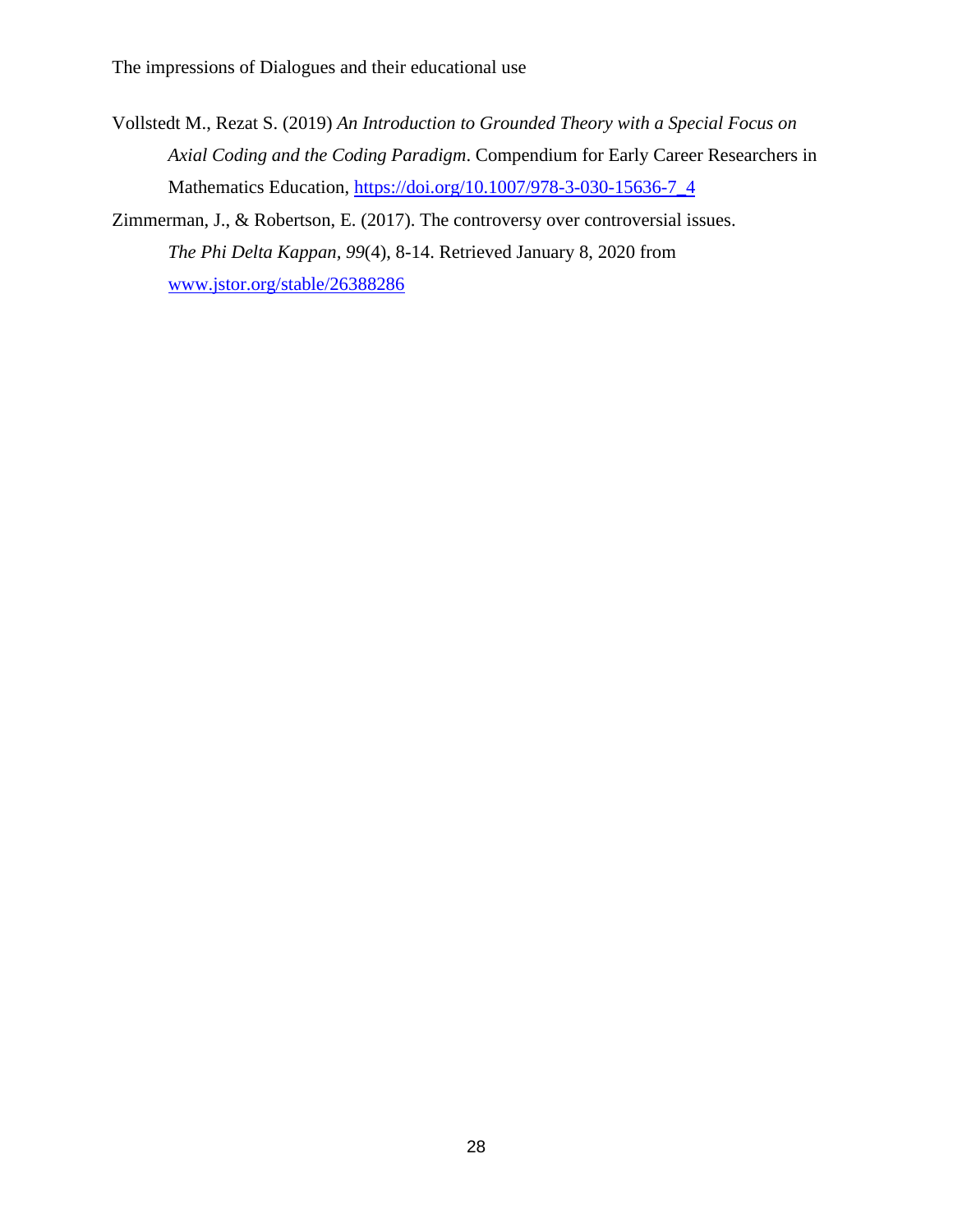# **Acknowledgements**

I would like to express my very great appreciation to Dr Asia Sarti, my supervisor, for her valuable and constructive suggestions during the planning and development of this research work. Her willingness to give her time on constructive feedback has been very much appreciated.

I also wish to thank various people for their contribution to this project; All the interviewees of the research for their valuable insights and wiliness to participate and Ms Wilma de Buck, my internship supervisor from Utrecht in Dialoog for her understanding and guidance with everything related to Dialogues.

Lastly, special thanks should be given to my sister, Anthoula Chatzidionysiou, for her whole hearted emotional support through all those months of the research and especially during the COVID-19 pandemic.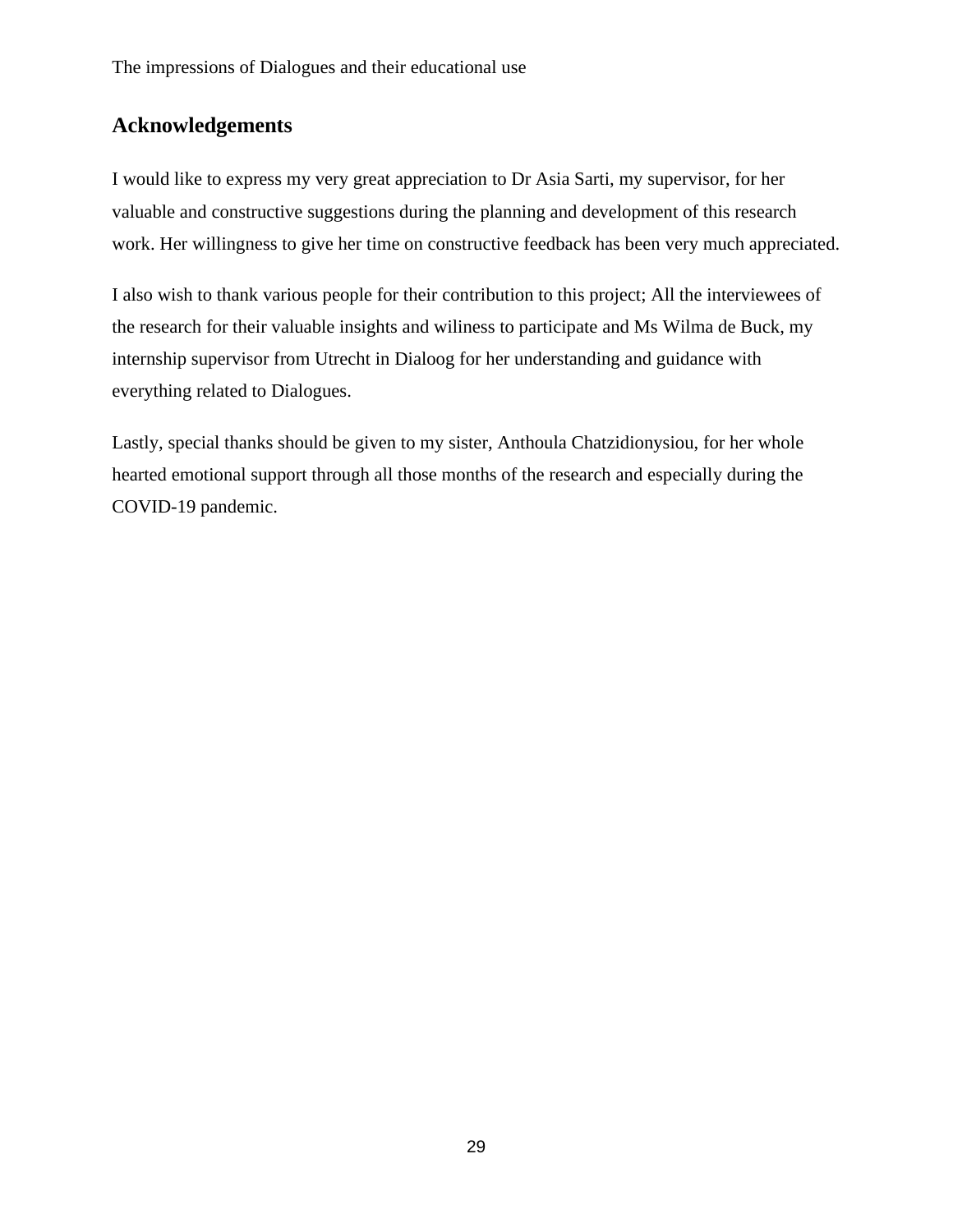# **Appendices**

### A. **The four steps of a Dialogue and the main questions**

- 1. A dialogue starts with getting to know each other. You give your name and your first associations with the theme and what it means to you. The next step is to discuss the dialogue rules and share where you are good at?
- 2. You share experiences. Tell about a personal experience you had recently around the theme. Describe visually what happened: where, with whom, what did you see, what did you do? Ask in depth questions so that you get a clear picture of the other's experience. Furthermore you can expand on the positive associations with the theme. Maybe there is something the experiences have in common?
- 3. You dream together. What does your desired or ideal future look like in relation to the theme? Can you describe this image? What do you see, hear and feel?
- 4. Together you brainstorm about what you can do to reach your ideal future. How can you bring your dream closer? What is the first concrete step that you can take?

### **B. Dialogue Ground Rules**

- 1. **Open your heart.** Please put off judgment as long as possible. For a good dialogue, we need to resist some of our natural conversation habits. Like many Dutch women used to wear aprons over their skirts. When they mopped the floors, they had to "suspend their skirts" so they did not get in the way. The same applies for a good dialogue. You need to suspend judgment so it does not get in the way. So you won't trip over it. Only then you can look beyond your own set views.
- 2. **Please be brief.** Speak frankly and in depth without getting long winded. If we make a clear point, interesting differences become visible, and our views become clear.
- 3. **Open your mind.** Listen respectfully to all contributed views. All participants in a dialogue are equal and deserve equal respect. Don't think *against* the other ("Yes, but…"-attitude). Think *with* the others and ask clarifying questions.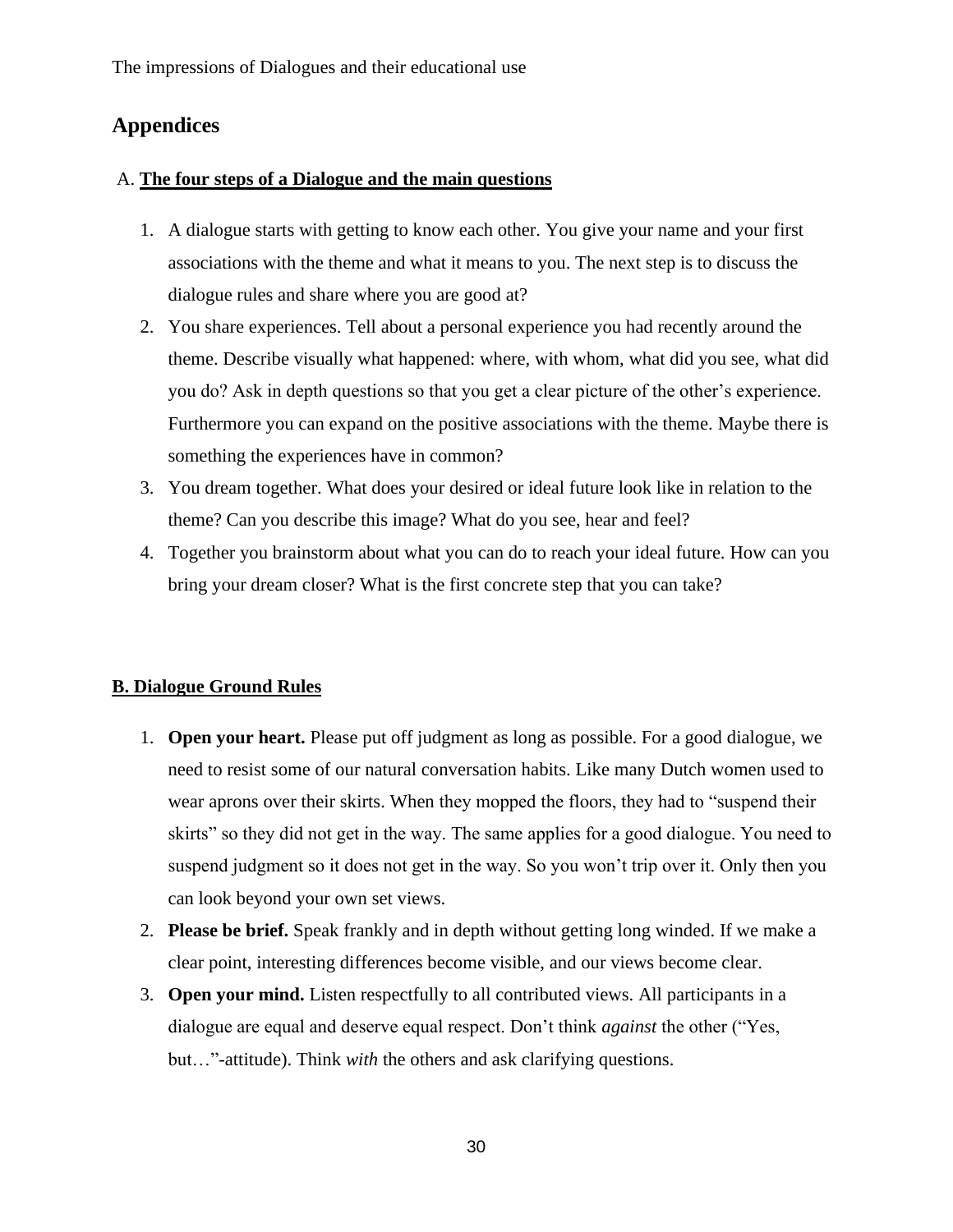- 4. **Feel free.** This is about finding answers together and about asking new questions. It is not at all about individual performance. Please make room for new thinking. Go beyond your old thinking, beyond opinions and views.
- 5. **Let the other person shine**. Invite others to tell while you listen. To be in dialogue means you listen with all your attention and appreciation. And that you are willing to share experiences. Take your time.
- 6. **Be curious.** Strive to understand, not to persuade. Listen actively. Put yourself in the other's place. Look at the world through the other's eyes. Be open to the other's story.
- 7. **Go for discovery**. Let go of presumptions, go for new insights. Don't try and find solutions. Explore underlying reasons, norms and values. Discover the views behind a problem or solution.
- 8. **Be real.** Speak from your heart about personal experiences, not just your opinion. Anyone can express their opinions and feelings. You speak for yourself. Openly and honestly.

| Participant    | <b>Sex</b> | Relation with the<br><b>Netherlands</b> | Category |
|----------------|------------|-----------------------------------------|----------|
| 1              | Female     | Expat                                   | Educator |
| $\overline{2}$ | Female     | Expat                                   | Youth    |
| 3              | Female     | Expat                                   | Educator |
| 4              | Female     | Online dialogues                        | Educator |
| 5              | Female     | <b>International Student</b>            | Educator |
| 6              | Female     | Online dialogues                        | Youth    |
| $\overline{7}$ | Female     | Online dialogues                        | Educator |

### **C. Overview of participants**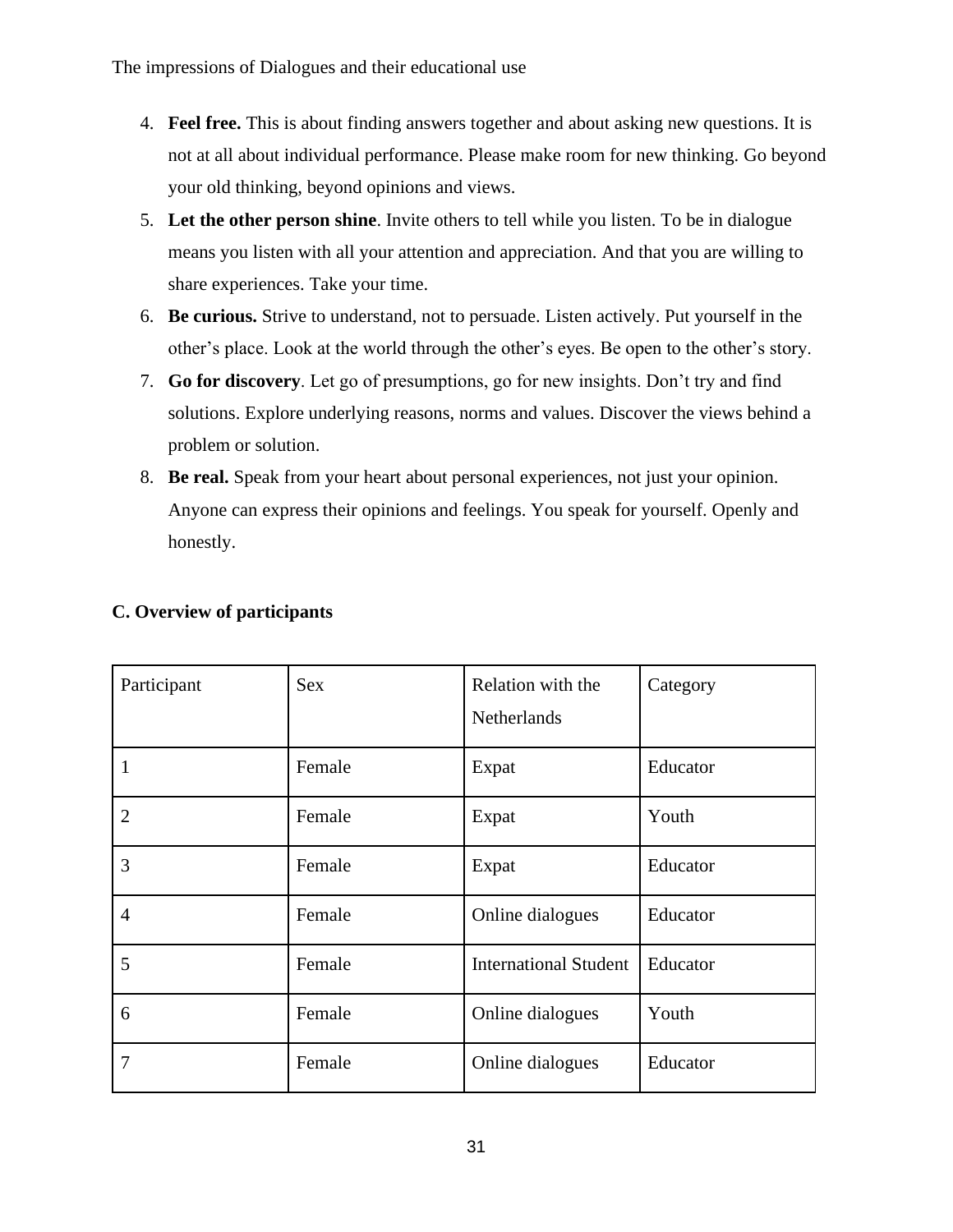| 8  | Female | Expat            | Youth    |
|----|--------|------------------|----------|
| 9  | Female | Dutch            | Youth    |
| 10 | Male   | Expat            | Youth    |
| 11 | Male   | Expat            | Educator |
| 12 | Male   | Online dialogues | Educator |
| 13 | Female | Dutch            | Youth    |
| 14 | Female | Expat            | Youth    |
| 15 | Male   | Dutch            | Youth    |
| 16 | Male   | Expat            | Youth    |
| 17 | Male   | Dutch            | Youth    |
| 18 | Female | Expat            | Educator |
| 19 | Male   | Expat            | Youth    |
| 20 | Female | Dutch            | Educator |

### **D. Interview guide**

- 1. When did you get in contact with Utrecht in Dialogue and how? For how long have you been active or in which way?
- 2. What made you come for the first time in a Dialogue (or keep coming to others)?
- 3. If you had to explain to someone that never participated in an Utrecht in Dialogue's event, with your own words how you would describe what is happening in a Dialogue?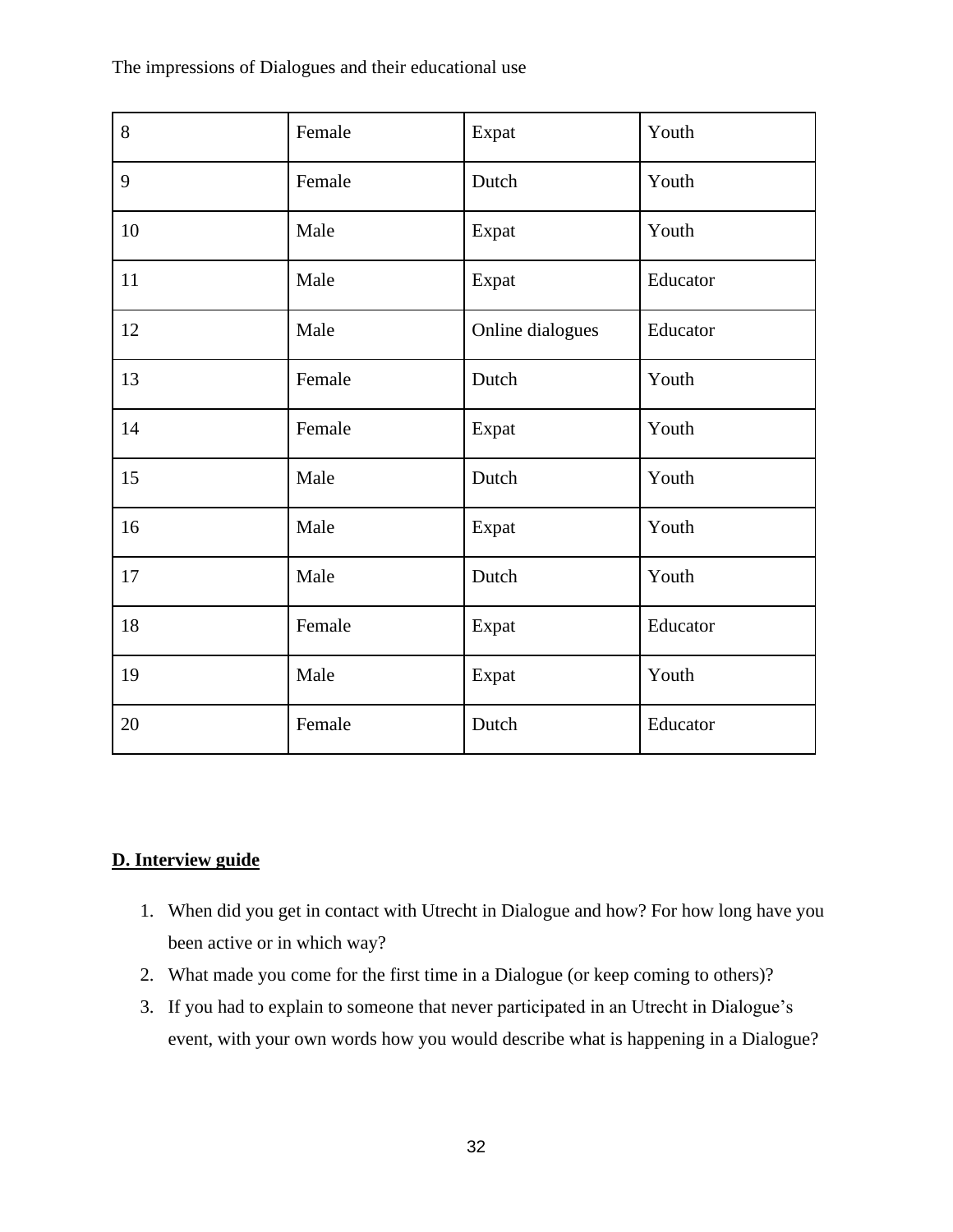- 4. How did you find the methodology of the three different phases: sharing, dreaming, acting? Was it helpful for you and in which way? (If no, what in your opinion is the main reason for that?)
- 5. In a more general sense now, do you think that polarisation is an issue in the Netherlands (or/and the country you grew up?). If yes, how did you personally experience it? If no, which is your own interpretation of social polarization as a topic.
- 6. What does the term 'social inclusion' mean to you?
- 7. What about social inclusion in education/ a school setting? Would your answer be different and how?
- 8. Thinking of your education (or your job as an educator), would using Dialogues in some form be effective in reducing polarization between students? (In which way from your perspective? Under which circumstances?)
- 9. Taking it a step further, what about encouraging inclusion within the classroom? Why do you think that would be(or not) possible through the dialogue methodology?
- 10. If not in the classroom, that would be possible in other settings in your opinion and why?
- 11. Would you personally use Dialogues or wish that Dialogues were included in your curriculum/schedule? Either yes or no, please share with me your reasons.

### **E. Online consent form**

### **'The impressions of Dialogues and their educational use'**

By means of this form, I would like you to review the conditions of your participation in the research project 'The impressions of Dialogues and their educational use'. It can be used instead of signing the letter attached in the original invitation email to validate your informed consent on participating in the research.

### **Introduction: Purpose and background of the study**

The purpose of this study is to document how young participants of Dialogues or participants related to the educational field experience dialogues, the potential usage of Dialogues as an educational tool and the self-perceived benefits that Dialogues could have on minimizing social polarisation and maximizing social inclusion.

Background of the study:

This study is conducted as a part of Master's program 'Youth, Education and Society' (Department of Social and Behavioral Sciences) of Utrecht University. The researcher, Maria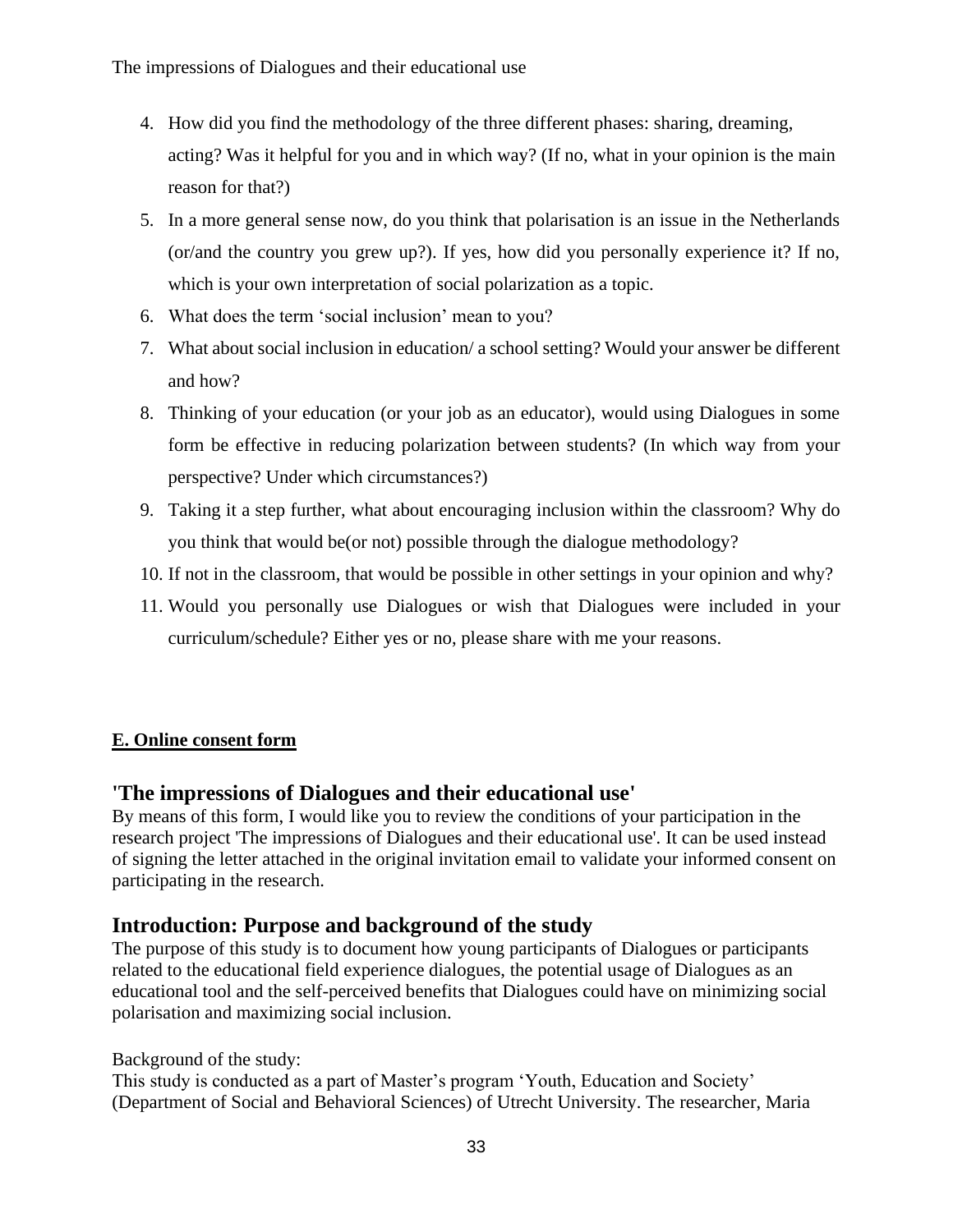Chatzidionysiou is a student from Greece with a Bachelor in Early School Education and currently she is having her internship in Utrecht in Dialoog (Utrecht, the Netherlands). Her chosen track within her Masters is 'Inclusive Societies' and this very research serves the role of identifying the prospects of using Utrecht in Dialogues' methodology as an educational tool.

### What is expected of you as a participant

The interviews will be conducted in English language, once, individually with the researcher, and online via zoom. The only criteria to participate is to have participated at least in one (live or online) Dialogue the last one year. The interview will be approximately 30 minutes and the conversation will be recorded in order to analyse the information later. No preparation or other forms of workload is required before or after the interview.

### **I was aware of the purpose, background and expectations of my participation before my interview**

Yes No

# **Confidentiality and data processing**

This specific study doesn't require much of your identifiable personal data (like home addresses, details on marital status etc) in order to be able to answer the research question properly or to be able to contact you for follow-up research. The personal data that will be stored though (names and email addresses) will remain confidential and will be anonymized whenever possible before being stored. Only the researcher involved can access the data.

The data gathered from the interviews will be stored for at least 7 years, as it typically happens for any Master thesis. This is in accordance with the guidelines provided by the VSNU Association of Universities in the Netherlands. Please refer to the website of the Authority for Personal Data: https://autoriteitpersoonsgegevens.nl/nl/onderwerpen/avg-europeseprivacywetgeving , for more information about privacy.

### Voluntary participation

Participation in this study is voluntary and there will be no money compensation. You can end your participation in the study at any time, without any explanation and without any negative consequences. If you end your participation, we will use the data collected up to that point, unless you explicitly inform us otherwise.

### **I have read and I am aware of the confidentiality and data processing about my privacy concerning my participation**

Yes No

# **Consent statement**

In case of any questions regarding the research you can always contact the main researcher Maria Chatzidionysiou at: [m.chatzidionysiou@students.uu.nl](mailto:m.chatzidionysiou@students.uu.nl)